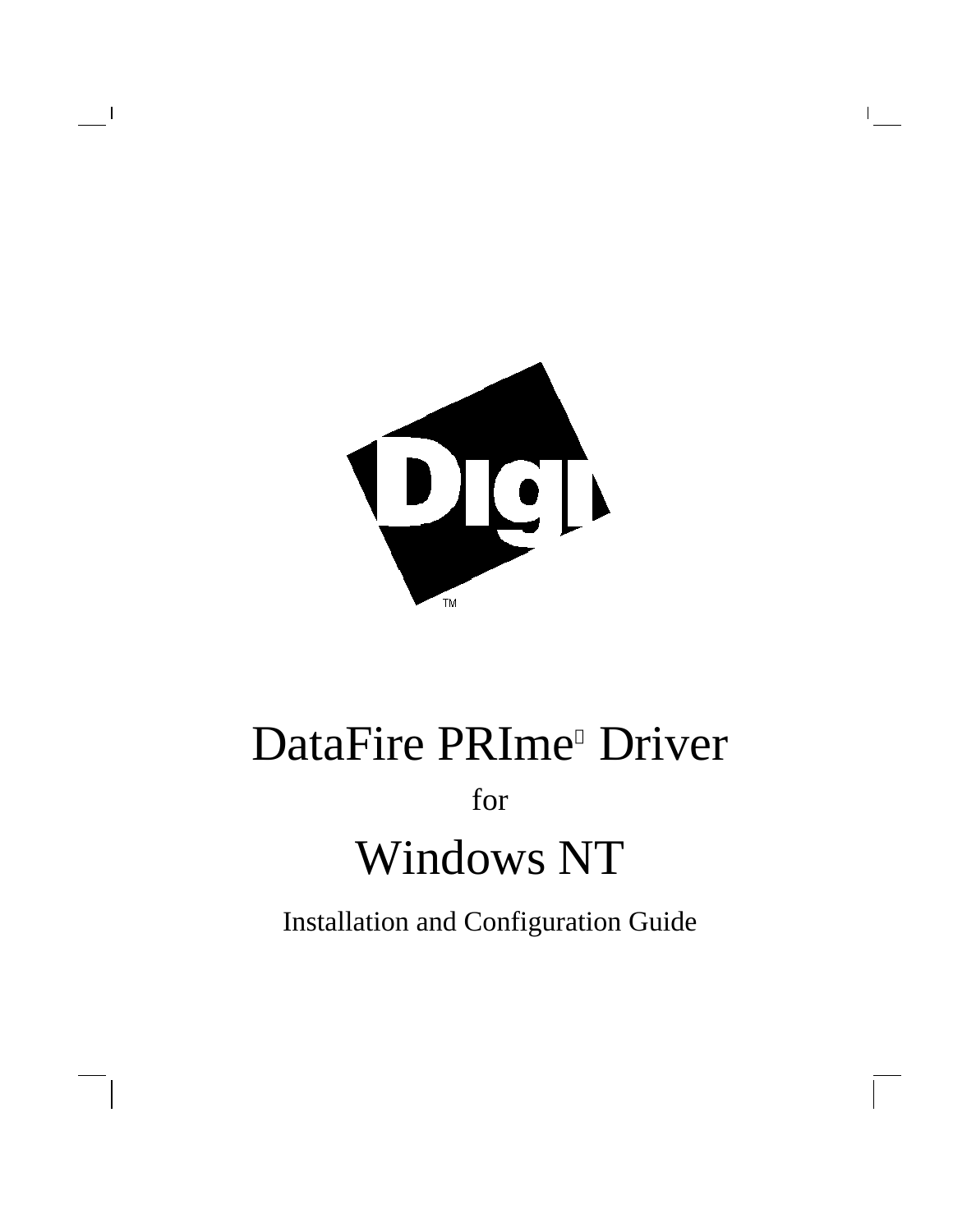**Digi International**<sup>®</sup> is a registered trademark of Digi International Inc. The Digi logo is a trademark of Digi International Inc. All other brand and product names are the trademarks of their respective holders.

 $\overline{\phantom{a}}$ 

© Digi International Inc. 1996 All Rights Reserved http://www.dgii.com

Information in this document is subject to change without notice and does not represent a commitment on the part of Digi International.

Digi provides this document "as is", without warranty of any kind, either expressed or implied, including, but not limited to, the implied warranties of fitness or merchantability for a particular purpose. Digi may make improvements and/or changes in this manual or in the product(s) and/or the program(s) described in this manual at any time.

This product could include technical inaccuracies or typographical errors. Changes are periodically made to the information herein; these changes may be incorporated in new editions of the publication.

92000247B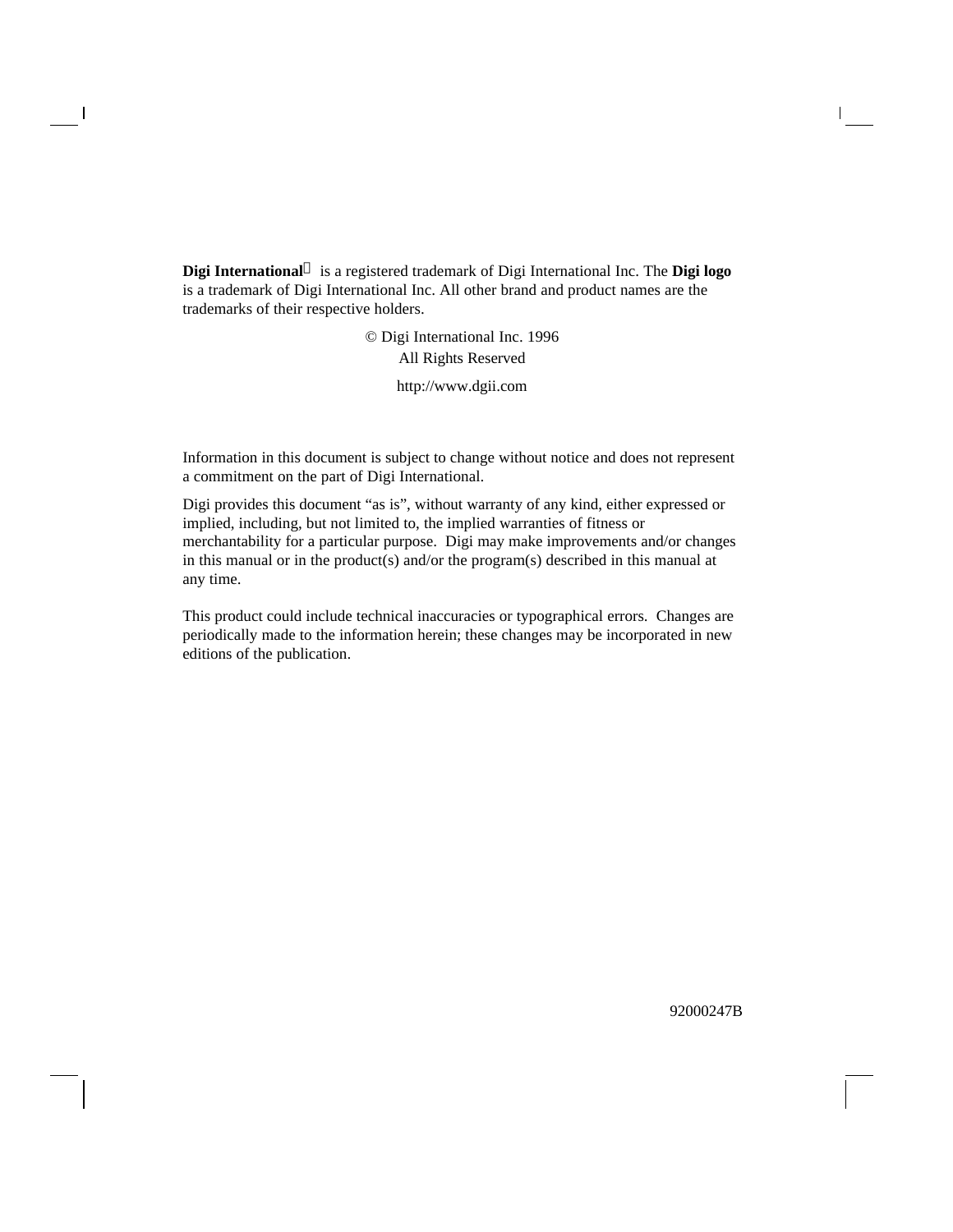## **Table of Contents**

 $\mathbf{I}$ 

| <b>Introduction</b>                   |
|---------------------------------------|
|                                       |
|                                       |
|                                       |
| <b>Installation and Configuration</b> |
|                                       |
|                                       |
|                                       |
|                                       |
|                                       |
|                                       |
|                                       |
|                                       |
|                                       |
|                                       |
|                                       |
|                                       |
|                                       |
|                                       |
|                                       |
| <b>Configuration Worksheet</b>        |
|                                       |
|                                       |

 $\sim 1$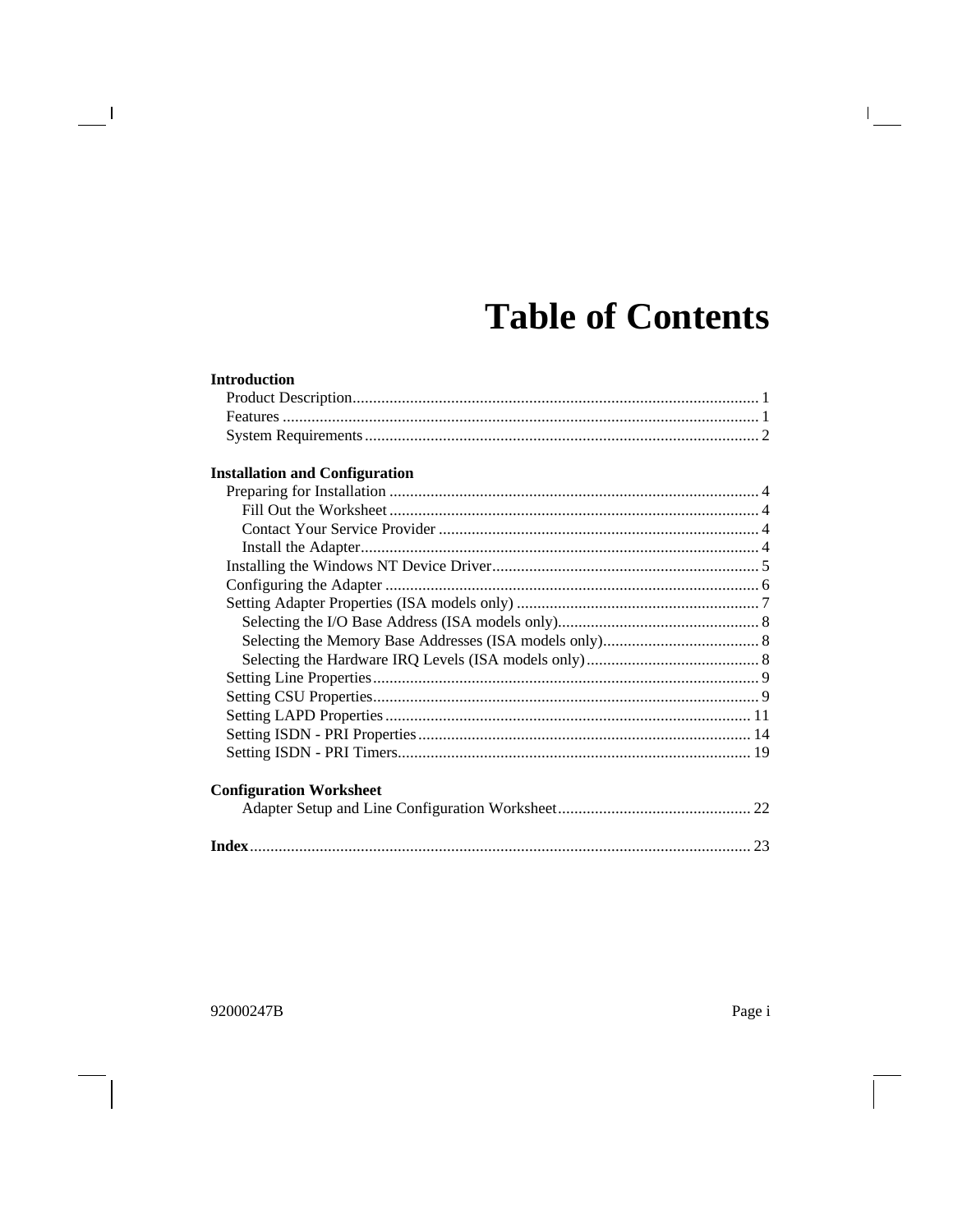$\blacksquare$ 

Page ii 92000247B

 $\Gamma$  .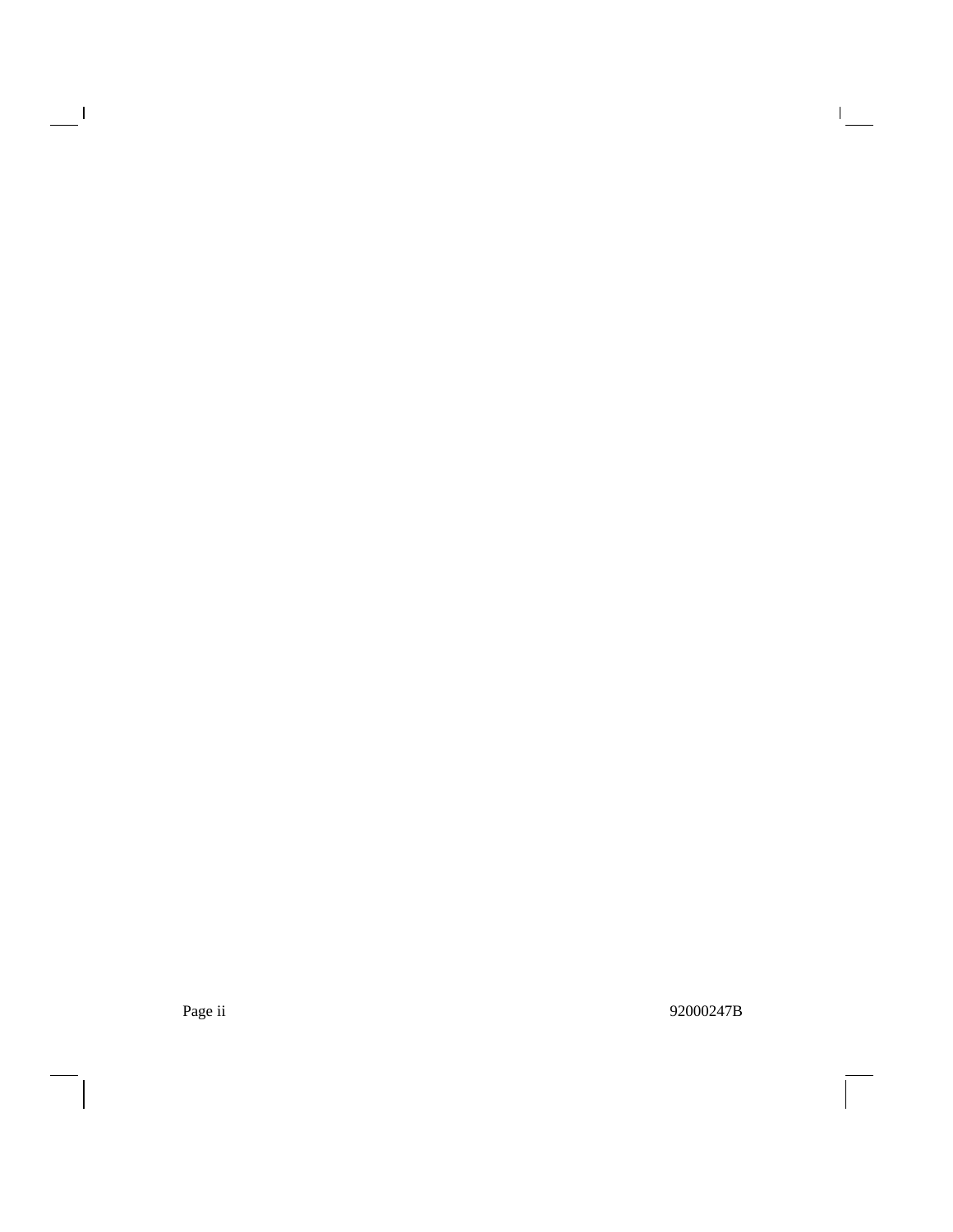## **Introduction**

This manual provides information related to the installation and configuration of the Digi DataFire PRIme ISA Adapter and the Digi DataFire PRIme PCI Adapter. The term "DataFire PRIme adapter" used throughout this manual refers to either type of adapter.

### *Product Description*

The DataFire PRIme adapter and driver give a Microsoft Windows NT server the power to establish connections to remote networks over ISDN lines, using multiple ISDN lines in parallel.

When used in Windows NT Server environments, the DataFire PRIme adapter uses the concepts of ISDN networks to make ISDN calls. ISDN networks are groups of settings (profiles) that determine how an ISDN connection is made; a profile includes information about the type of ISDN connection to make, the telephone number of the remote server, and so on. More than one ISDN network can exist in a given server configuration.

### *Features*

a l

- Up to two PRI lines per adapter, each line configurable for 23 T1 "B" channels (or WAN ports).
- For Euro ISDN, up to 30 E1 "B" channels are configurable.
- Supports up to multiple DataFire PRIme adapters in one server.

92000247B Introduction Page 1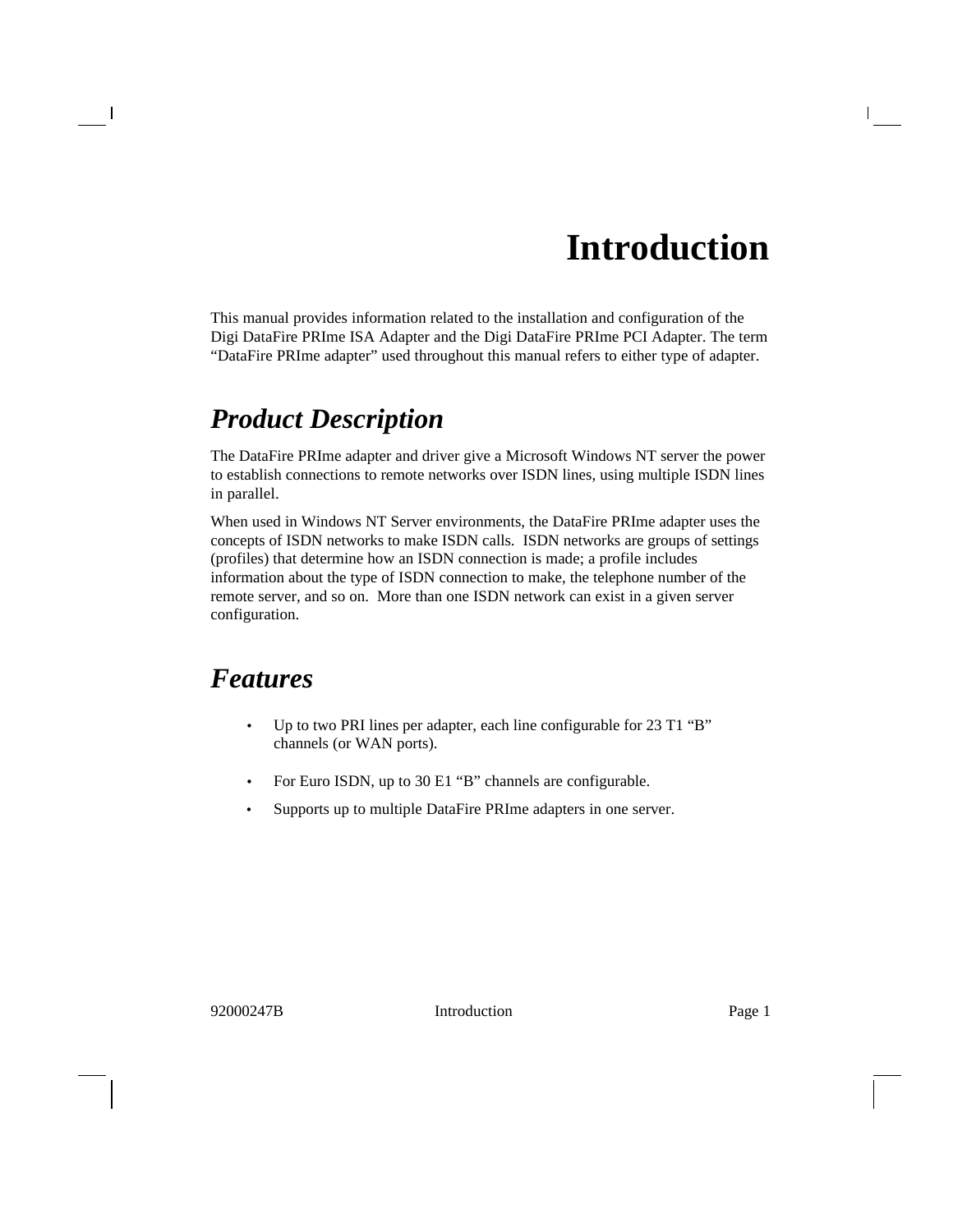### *System Requirements*

 $\overline{\phantom{a}}$ 

Successful operation of the DataFire PRIme driver requires the following:

- The Windows NT Server must have available a free expansion slot for the type of adapter being installed as well as the necessary hardware resources for each adapter.
- The Windows NT ISDN configuration must be done from the same server on the network that has the adapter installed.
- The server with DataFire PRIme adapter(s) must be running Windows NT 3.51 or later.
- The DataFire PRIme driver currently supports remote access services provided by Microsoft Windows NT.

DataFire adapters work with all currently deployed switches in the U.S., including the following:

- AT&T 5ESS Switches (now Lucent)
- Northern Telecom DMS-100 Switches (now Nortel)
- Any National ISDN-2 (NI2) Switch.

In Europe, the DataFire adapters are compatible with Euro ISDN (ETSI)

Page 2 Introduction 92000247B

 $\overline{1}$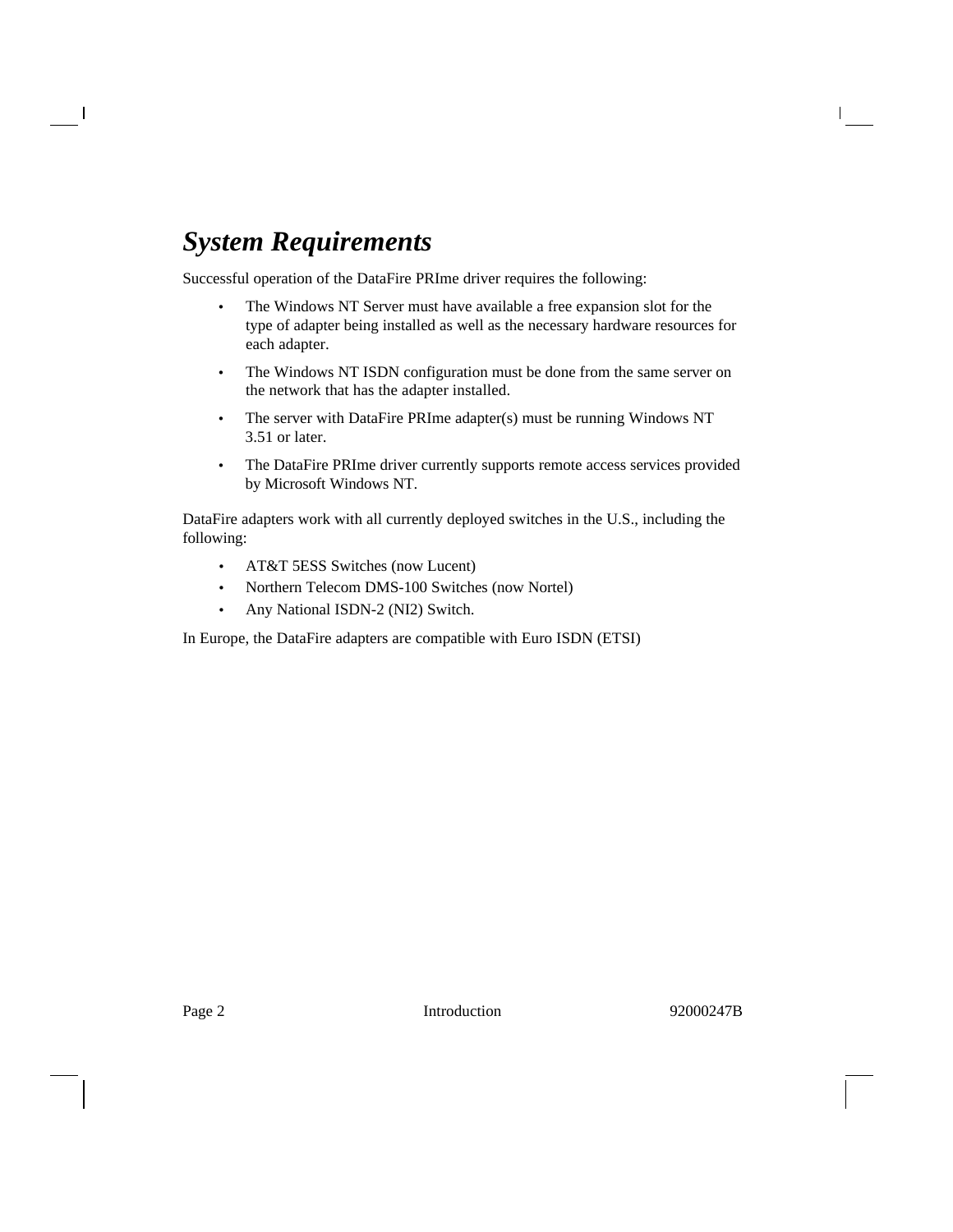## **Installation and Configuration**

#### *In This Chapter*

 $\overline{\phantom{0}}$ 

This chapter describes how to install and configure the DataFire PRIme adapter software. It discusses the following topics:

| <b>Topic</b>                                  | Page |
|-----------------------------------------------|------|
| Preparing for Installation                    | 4    |
| Installing the Windows NT Device Driver       | 5    |
| Configuring the Adapter                       | 6    |
| <b>Setting Adapter Properties</b>             | 7    |
| <b>Setting Line Settings Properties</b>       | 9    |
| Setting CSU (Control Service Unit) Properties | 9    |
| <b>Setting LAPD Properties</b>                | 11   |
| <b>Setting ISDN-PRI Properties</b>            | 14   |
| <b>Setting ISDN-PRI Timers</b>                | 19   |

 $\mathbf{I}$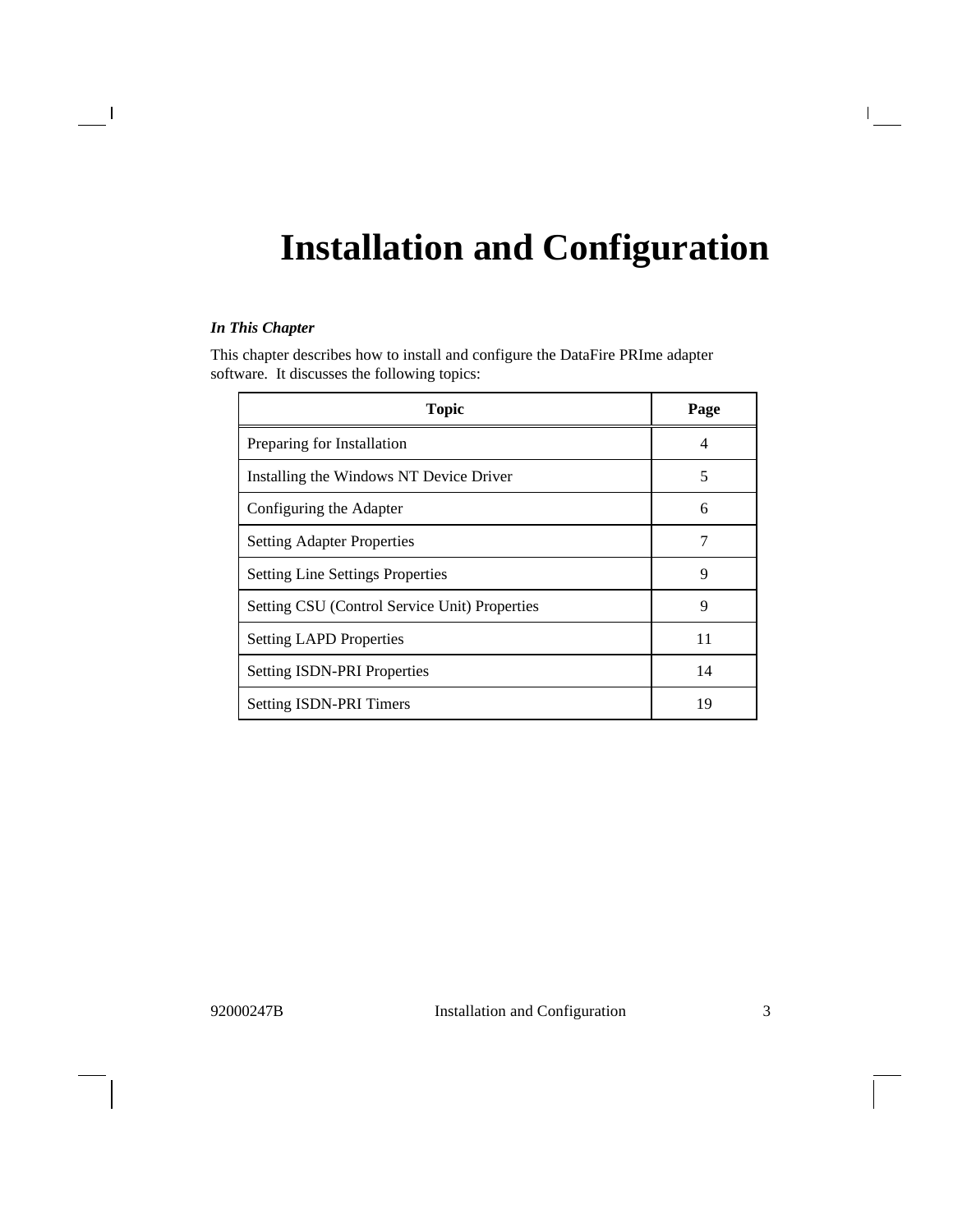### *Preparing for Installation*

### **Fill Out the Worksheet**

Certain ISDN information is required for installation of the DataFire PRIme ISDN adapter. Obtain from your ISDN service provider information regarding the type of switch to which you will be connected. Before you begin installing the driver on your system, complete the Installation Worksheet at the back of this manual (page 27). The worksheet describes the information necessary to configure the driver for your system.

### **Contact Your Service Provider**

Some of the information required for installation must be obtained from your ISDN service provider. You must have this information before you can configure your adapter(s) for use. Have the completed worksheet available when you call.

### **Install the Adapter**

The hardware installation process for your DataFire PRIme adapter is described in an installation card that accompanies the adapter. You should refer to this card, Digi publication number 91000592 for the PCI adapter and number 91000573 for the ISA adapter, for detailed instruction regarding installation and setup of the adapter.

During driver installation, you will need to know the I/O port and memory address of each ISA adapter installed for use with the driver. PCI adapters will be detected automatically at installation time. Use the worksheet at the back of this manual to record the hardware settings you will need during configuration.

Page 4 **Installation and Configuration** 92000247B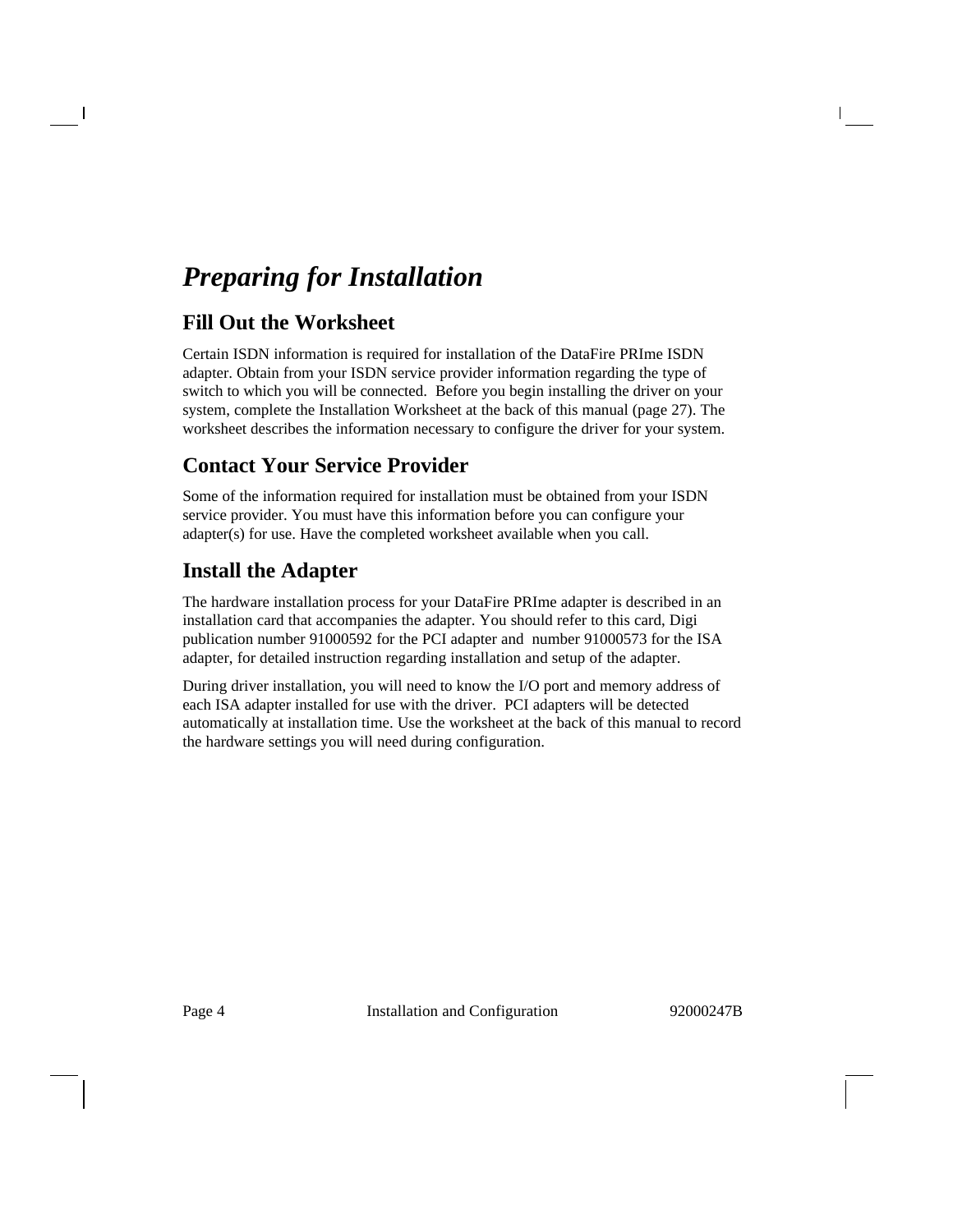### *Installing the Windows NT Device Driver*

This procedure assumes that you have installed the adapter(s) in the server per the procedures contained in the installation card.

The following procedure pertains to both versions 3.51 and 4.0 of Windows NT and each step contains the necessary notation.

- 1. At the Windows NT server, insert disk 1 of the DataFire PRIme adapter Device Driver software into a 3.5-inch floppy drive.
- 2. **NT 3.51** Click the *Control Panel* icon in the *Program Manager* to open the Control Panel window.

**NT 4.0** - Select *Start/Settings/Control Panel* to open the Control Panel window.

3. Within the Control Panel window, double-click the Network icon:

**NT 3.51** - and the *Network Settings* dialog box appears.

**NT 4.0** - and the *Network* dialog box appears. Make sure the Adapters tab is currently selected.

4. **NT 3.51** - Select Add Adapter . . . and the Add Network Adapter dialog box appears.

**NT 4.0** - Select Add. . . and the Select Network Adapter dialog box appears.

5. **NT 3.51** - From the list of adapters, choose <Other> Requires disk from manufacturer, select Continue.

**NT 4.0** - Select Have Disk.

- 6. Enter A: $\leq$  platform > in the dialog as shown below (where A: is your floppy drive designation and <platform> is x86, Alpha, or PowerPC) and select Continue or OK.
- 7. From the list of adapters that appears in the message box, select the adapter that matches the model you are installing and click OK.

*Note:* If the system has one or more PCI adapters installed that have not been

a l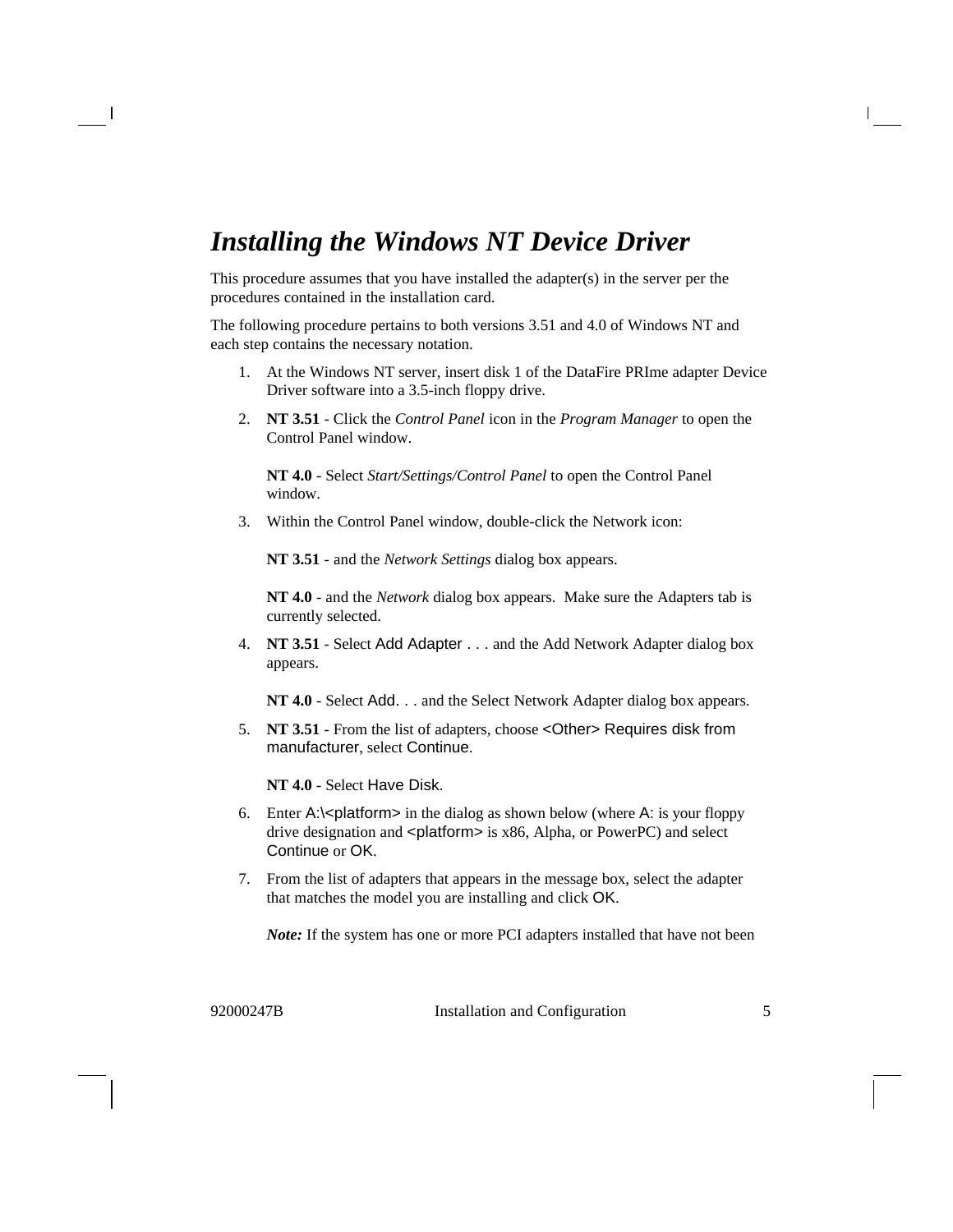added, the message box will list those adapters. When any and all PCI adapters have been added, the list will then display ISA adapters. You can then select and add the appropriate ISA adapter.

8. At this point the system copies the driver files to your server's hard drive and when finished displays the *DataFire PRIme Adapter Setup* dialog box and the Properties tab for the adapter, shown in Figure 1.

#### **Figure 1** The DataFire PRIme Properties Tab Digi DataFire PRIme Adapter Setup Properties || [2] DataFire PRIme 白 . y Line Settings -CSU 32c Y I/O base address LAPD Memory base address D8000 ISDN - PRI IRQ level 15 Y

*Note:* The *DataFire PRIme Adapter Setup* dialog box is divided into two separate panes; the contents pane and the properties pane. The contents pane displays a hierarchical view of the configurable elements of the adapter. The properties pane shows the configuration settings for each adapter element.

9. Configure the DataFire PRIme adapter as described in the following section.

### *Configuring the Adapter*

Once the DataFire PRIme adapter software has been installed, it is necessary to configure the adapter to the environment in which it will operate. To accomplish configuration of the adapter, first access the *DataFire PRIme Properties* tab as previously described in "Installing the Windows NT Device Driver" on page 5.

This tab is the starting point for configuring the DataFire PRIme adapter. From this point you will need to configure, or at least confirm the default settings for, each adapter installed in the server and the connected ISDN lines. Each adapter supports one or two ISDN lines which are configured by means of the procedures that follow.

Page 6 **Installation and Configuration** 92000247B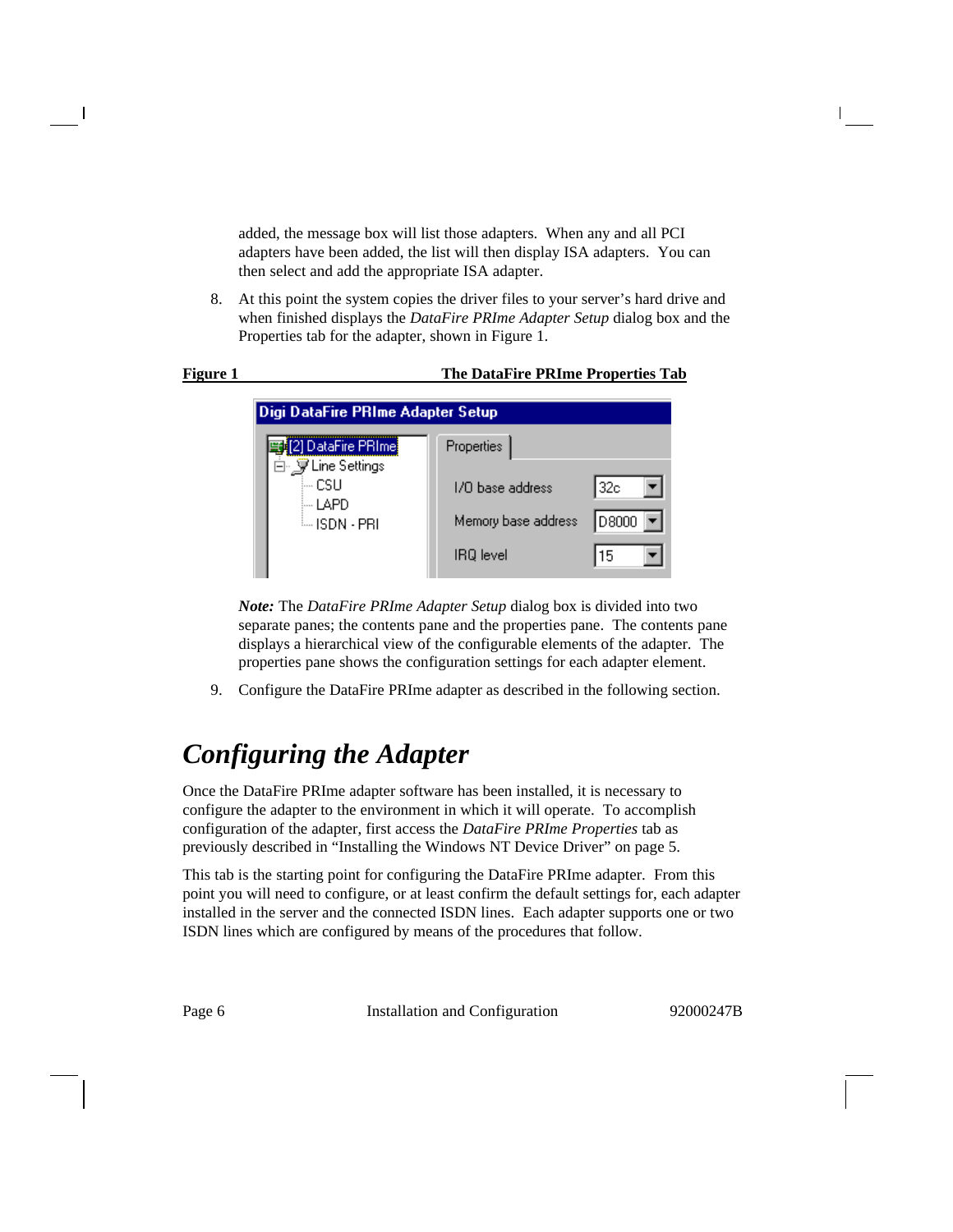*Note:* Click the Help button in the tabs to display tab information in the Help Viewer.

### *Setting Adapter Properties (ISA models only)*

To select DataFire PRIme Properties for ISA bus adapters, access the *DataFire PRIme Properties* tab shown in Figure 2 as follows (if you are setting properties for a PCI adapter, skip this procedure and continue with "Setting Line Properties" on page 9):

- 1. If not already displayed on the server's monitor, access the Network Settings window as described in steps 2 and 3 of the "Installing the Windows NT Device Driver" procedure on page 5.
- 2. **NT 3.51** Highlight the DataFire PRIme adapter in Installed Adapter Cards list box.

**NT 4.0** - Highlight the DataFire PRIme adapter in Network Adapter list box.

3. **NT 3.51** - Select Configure . . . and the monitor displays the *DataFire PRIme Properties* tab.

**NT 4.0** - Select Properties . . . and the monitor displays the *DataFire PRIme Properties* tab.

#### **Figure 2** The DataFire PRIme Properties Tab



4. Select the appropriate values for the memory base address, the I/O base address and the IRQ level as described in the following sections.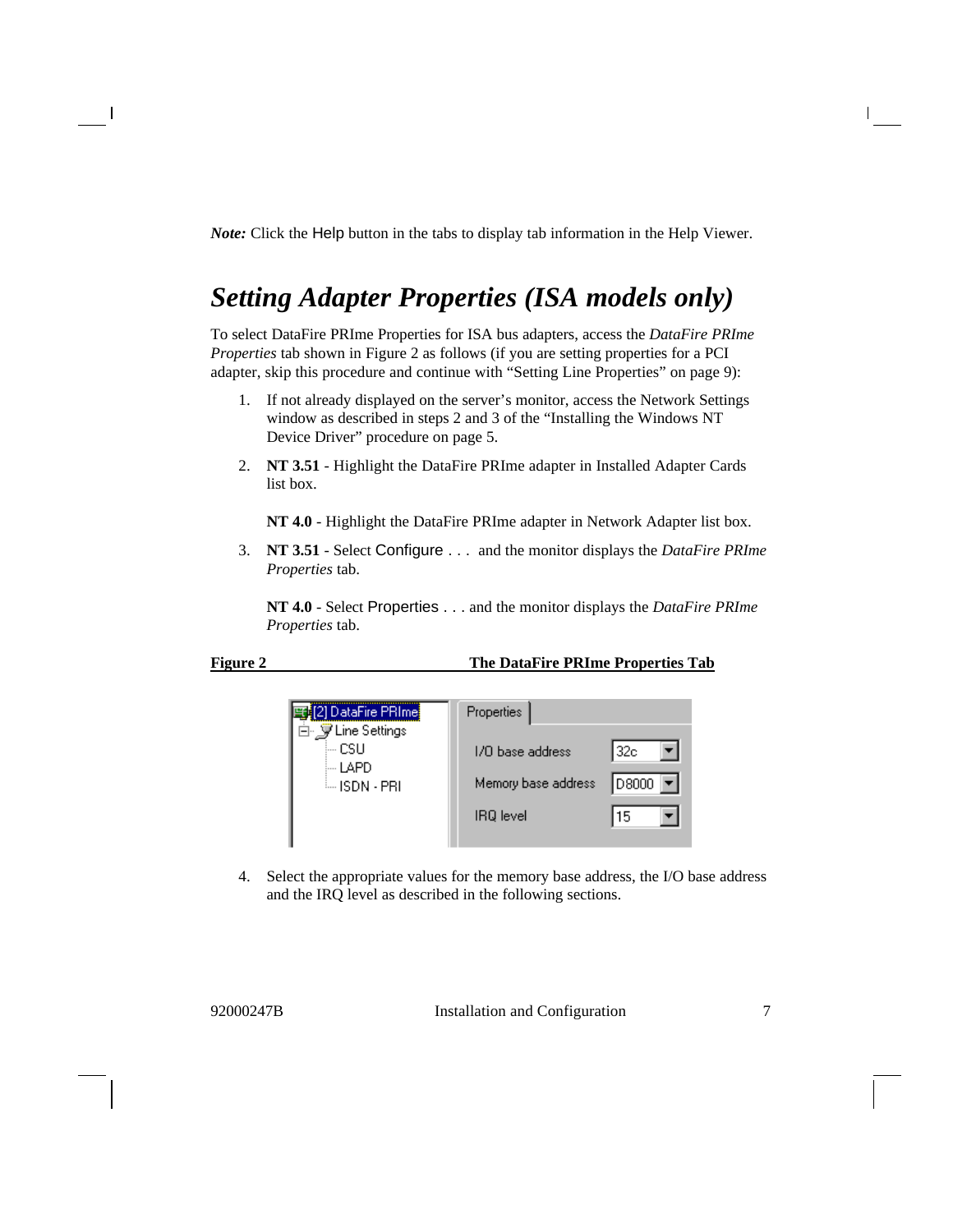### **Selecting the I/O Base Address (ISA models only)**

Click the  $\left| \cdot \right|$  button to open the drop down list box for I/O Addresses. Select the I/O address which matches the hardware setting for the adapter you are installing. If you previously filled out the worksheet at the back of this manual, you should have this information available.

### **Selecting the Memory Base Addresses (ISA models only)**

The DataFire PRIme adapter requires 32kB of unused memory address space in your computer. This is typically allocated from the area between 0C0000h and 0EFFFFh in you computer's memory map, referred to as the memory window.

When deciding on a memory start address, keep in mind that the DataFire PRIme adapter may have to coexist with a number of other devices which also require memory address space.

You can click the Windows NT diagnostics button in the DataFire PRIme Adapter Setup tab, then choose Resources/Memory to determine which memory addresses are in use and to locate a free area for the memory window. Enter the memory base address in the worksheet at the back of this manual.

### **Selecting the Hardware IRQ Levels (ISA models only)**

An IRQ is a hardware line over which the adapter can send an interrupt (request for service) to the microprocessor. There are several IRQ lines built into the computers hardware and each can be assigned a different levels of priority. These levels allows the microprocessor to determine the relative importance of incoming service requests from the different adapters installed in the server computer.

Several of the IRQ levels are reserved for system use, such as for disk drivers, com ports, and so on. In addition, several are available for assignment to optional adapter boards. It is important that each adapter be assigned a different IRQ level otherwise an interrupt conflict can result (two adapters requesting service at the same time and at the same priority level).

Be sure to assign a unique IRQ level to each adapter installed in the system, and one that is not already in use by an adapter or some other system component.

Page 8 **Installation and Configuration** 92000247B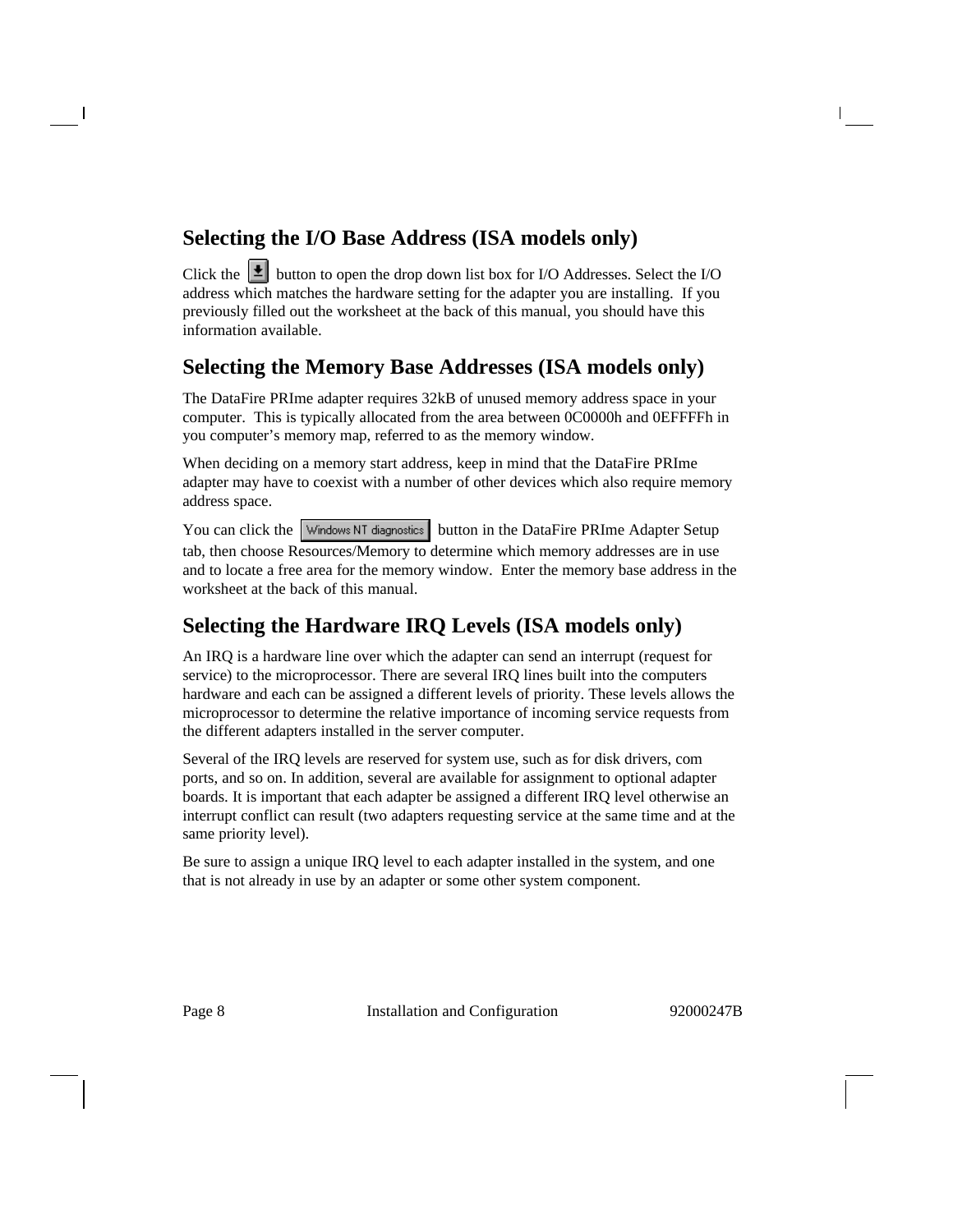You can click the Windows NT diagnostics button in the DataFire PRIme Adapter Setup tab, then choose Resources/IRQ to determine which IRQ levels are in use. Enter the IRQ level selected for the adapter in the worksheet on page 22.

### *Setting Line Properties*

In the contents pane on the left, select Line Settings. The *Properties* tab in the properties pane, shown in Figure 3, allows you to specify the Connection type and Maximum packet size that is handled by the ISDN line.

a l

**Figure 3** The Line Settings Properties Tab

| ■[2] DataFire PRIme        | Properties             |
|----------------------------|------------------------|
| Sy Line Settings<br>— CSH. |                        |
| ≔ LAPD<br>≒ ISDN - PRI     | 2048<br>Max frame size |
|                            |                        |

#### *Connection Type*

This value may not be changed from its default value connection type of ISDN-PRI.

#### *Maximum Frame Size*

The default value for the maximum frame size is 2048. Change this setting only if specified by the ISDN service provider and then only to the value specified.

### *Setting CSU Properties*

From the contents pane on the left, select CSU. The *CSU* tab in the properties pane, shown in Figure 4, allows you to specify long haul and short haul values as well as select UniPolar mode and B8ZS encoding.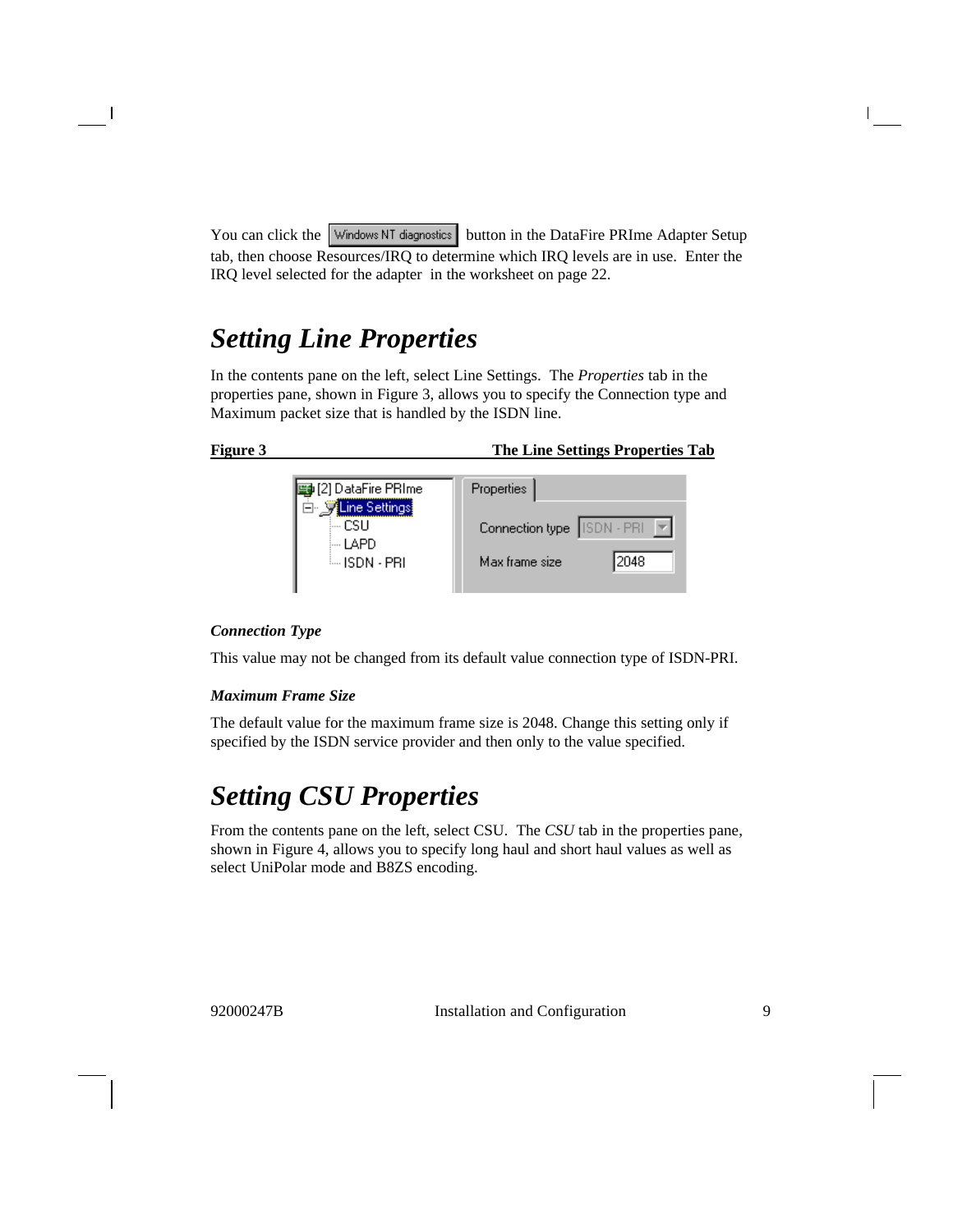**Figure 4** The CSU Tab

| [2] DataFire PRIme<br>Line Settings<br>y.<br>CSU<br>≔ LAPD<br>└└ ISDN - PRI | <b>CSU</b><br>Long / Short Haul<br>$\bigcirc$ Long haul<br>0.0D <sub>b</sub><br>Pulse<br>0/36Db<br>Equalization<br>G Short haul<br>533-655 feet / 3.0 dB<br>Distance |
|-----------------------------------------------------------------------------|----------------------------------------------------------------------------------------------------------------------------------------------------------------------|
|                                                                             | $\nabla$ B8ZS encoding<br>Jitter attenuator<br>Automatic                                                                                                             |

#### *Long haul*

If the line is greater than 655 feet (200 meters), it is considered "long haul." The default level for the Pulse is 0dB. The default values for the Equalization are 0 to 36dB. Other values for Pulse and Equalization may be supplied by your service provider.

#### *Short haul*

If the line is less than 655 feet (200 meters), it is considered "short haul" and the length should be specified to the CSU from the choices in the drop-down list.

#### *B8ZS encoding*

B8ZS encoding defines the encoding scheme for the binary data passed between the adapter. Clear channel data rates cannot be achieved (for example, 64kbps on a Bchannel) without this encoding.

#### *Jitter attenuator*

The default value for the Jitter Attenuator is "Automatic." This item should be selected only on direction from your service provider or Digi Technical Support.

Page 10 Installation and Configuration 92000247B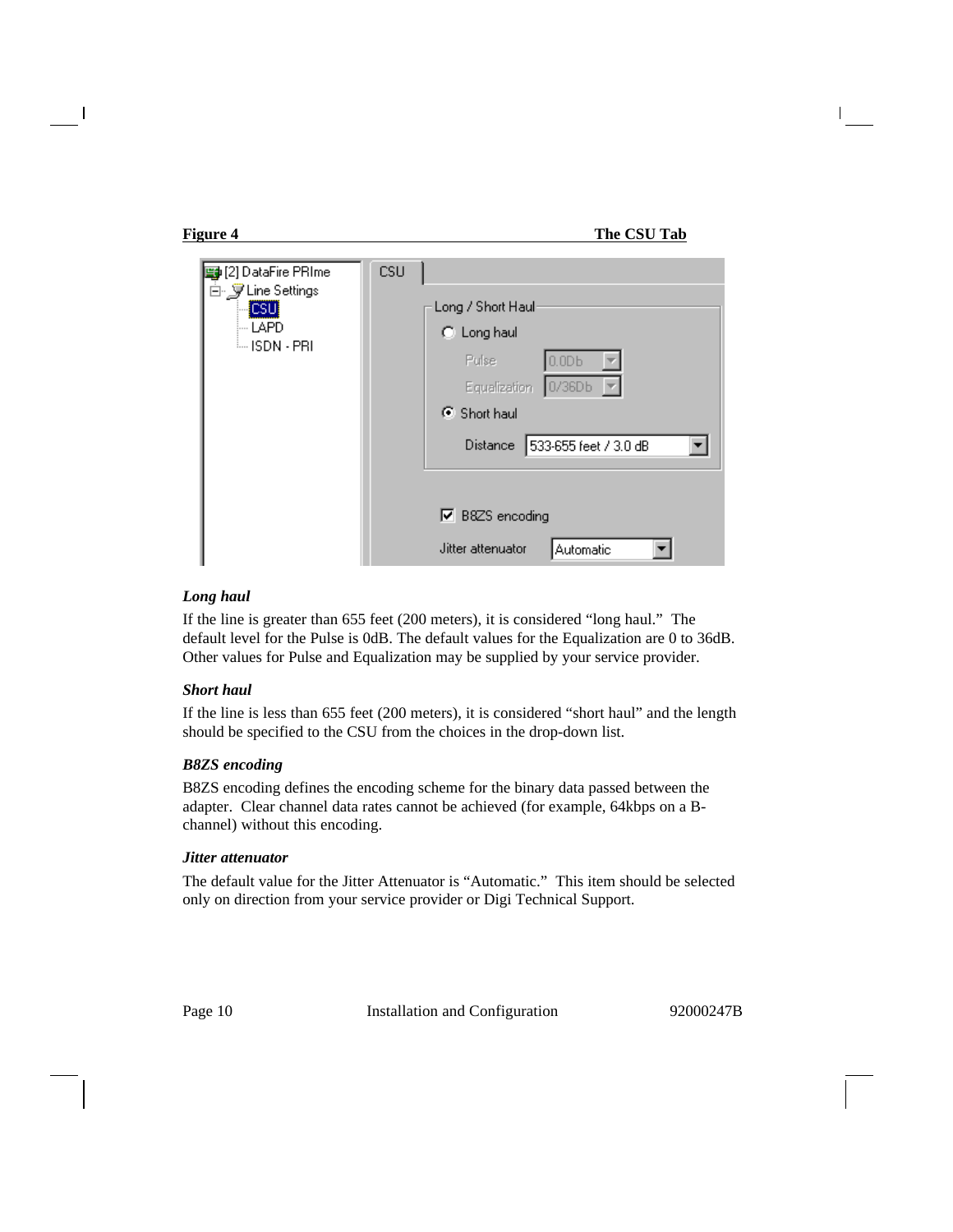### *Setting LAPD Properties*

From the contents pane on the left, select LAPD. The LAPD *Properties* tab in the properties pane, shown in Figure 5, allows you to specify characteristics, limits, and timers for the LAPD channel.



**Figure 5** The LAPD Properties Tab



#### *Assign Terminal Identifier (TEI) on power up*

If this is checked, a TEI should be requested from the network on detection of power at the interface. Otherwise, TEI assignment is delayed until a service is requested by layer 3, which requires a TEI.

#### *Acknowledge i-frame before reset*

If this is checked, the I frame containing the NR error will be acknowledged before the link is reset.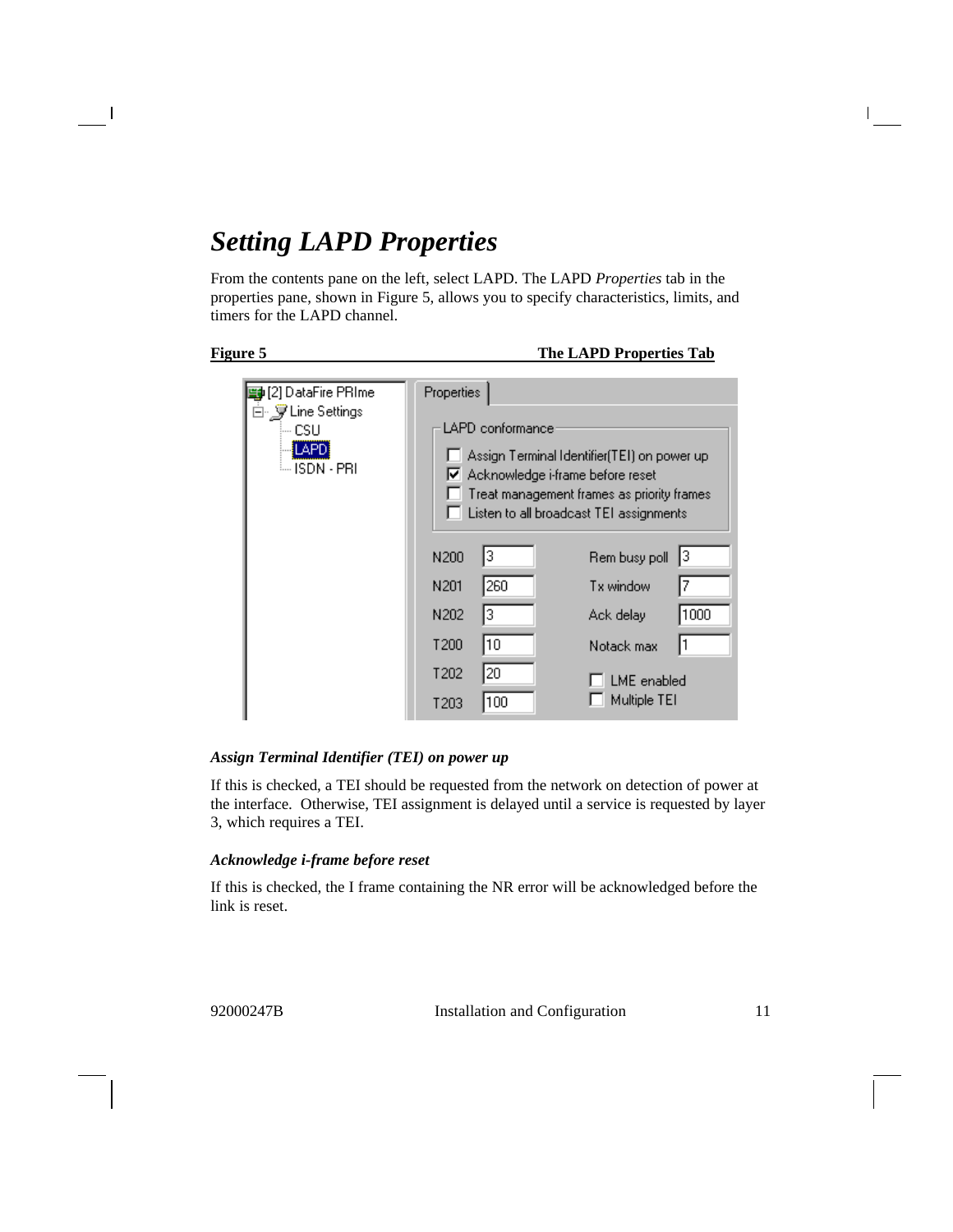#### *Treat management frames as priority frames*

If this is checked, all management frames will be passed to the physical level as priority frames.

#### *Listen to all broadcast TEI assignments*

If this is checked, all TEI assignment messages will be checked for possible multiple assignment and not just when a request is outstanding.

#### *N200, N201, N202*

 $\overline{\phantom{a}}$ 

The **N200** value is the maximum number of retransmissions of a frame when in timer recovery condition. The default value is 3.

The **N201** value is the maximum number of octets in an information field. For an SAP (Service Access Point) supporting signaling or packet information, the default value is 260.

The **N202** value is the maximum number of transmissions of the TEI assignment identity request message. The default value is 3.

#### *T200, T202, T203*

The **T200** value is the maximum time (in tenths of seconds) allowed in which a response to a transmitted frame is expected to be received. The default value is 10.

The proper operation of the procedure requires that time T200 be greater than the maximum time between transmission of command frames and the reception of their corresponding response or acknowledgment frames.

The **T202** value is the minimum time (in tenths of seconds) between transmission of TEI assignment identity request messages. The default value is 20.

The **T203** value is the maximum time (in tenths of seconds) allowed without frames being exchanged. Expiration results in transmission of a supervisory frame with the poll bit set to one. The default value is 100.

#### *Rem busy poll*

The **Rem busy poll** value is the maximum number of times a remote station will be polled when it is in a busy condition. If no change of state is notified within this time, then the data link is re-established.

Page 12 **Installation and Configuration** 92000247B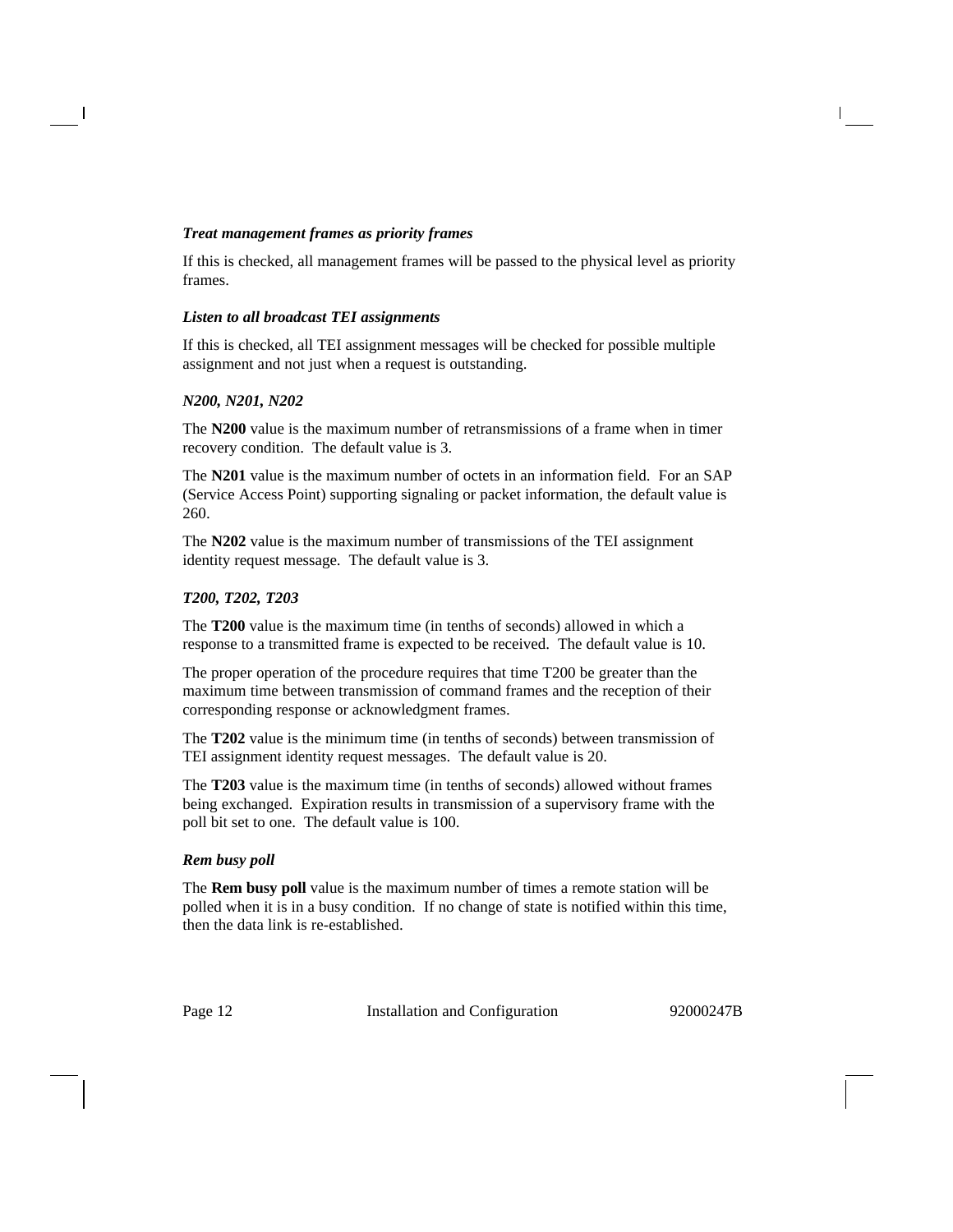#### *Tx window*

The **Tx window** value is the maximum number of sequentially numbered transmitted I frames that may be outstanding at any given time.

#### *Ack delay*

The **Ack delay** value is the maximum delay allowed before transmitting any pending acknowledgments.

#### *Notack max*

The **Notack max** value is the maximum number of I frames allowed to be received at any given time before they must all be acknowledged. The value must not exceed 127 for extended (modulo 128) operation.

Default values:

- 1 for an SAP supporting basic access D-channel (16 kbit/sec) signaling.
- 3 for an SAP supporting basic access D-channel (16 kbit/sec) X.31 packet information.
- 4 for an SAP supporting basic access D-channel (16 kbit/sec) LAPD-based packet information.

#### *LME enabled*

If **LME enabled** is checked, the local management entity is enabled providing support for the management procedures to TEI assignment, TEI checking, and TEI removal. If not checked, only a TEI of value zero is supported.

#### *Multiple TEI*

If **Multiple TEI** is checked, more than one TEI is supported per subnetwork, each one being associated with an active upper stream. If not checked, one TEI is supported per subnetwork and is associated with the lower stream.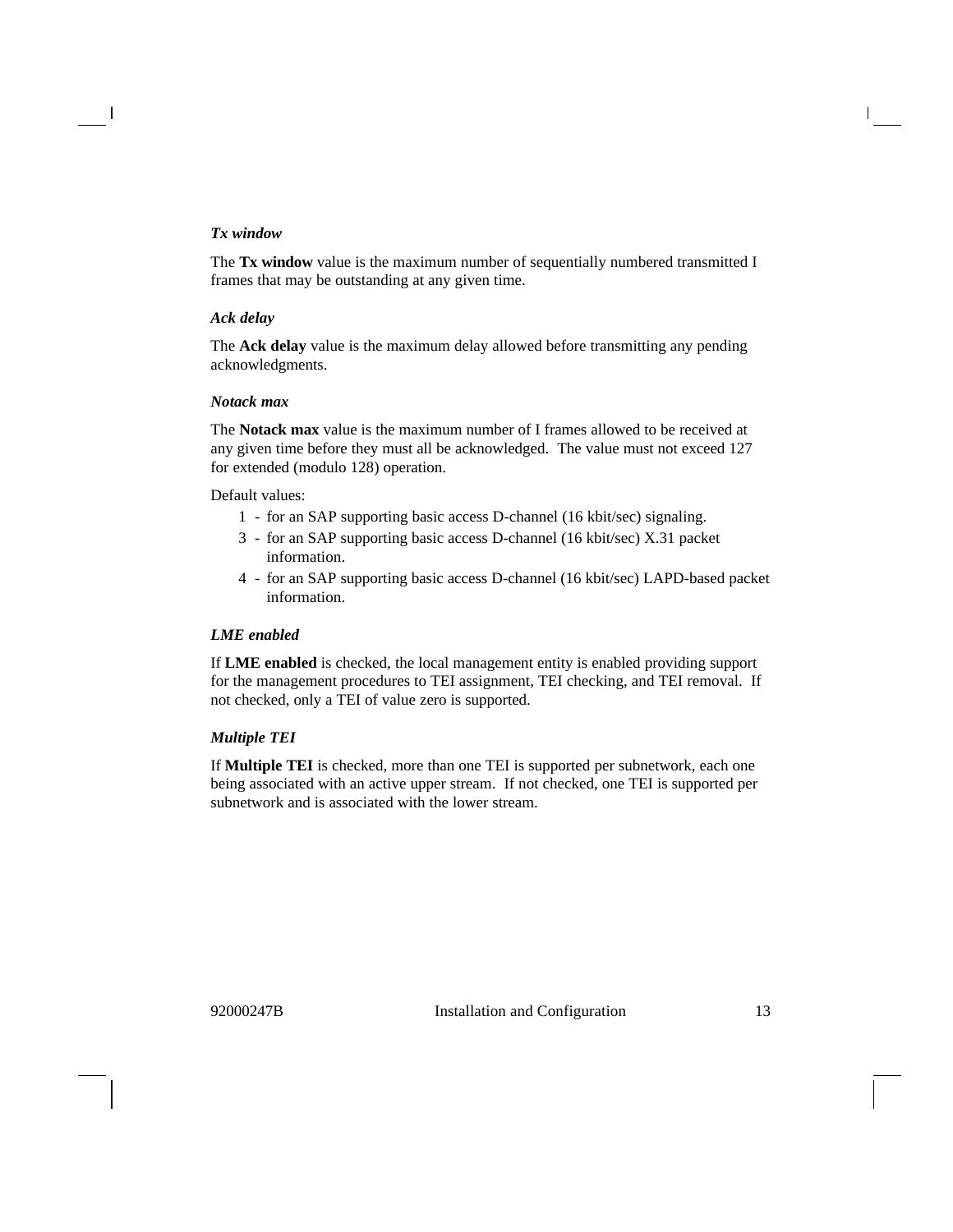### *Setting ISDN - PRI Properties*

From the contents pane on the left, select ISDN - PRI. The ISDN - PRI *Properties* tab in the properties pane, shown in Figure 6, allows you to specify several link management options as well as automatic loopback.



 $\overline{\phantom{a}}$ 

#### **Figure 6** The ISDN-PRI Properties Tab

 $\overline{1}$ 

| <b>Properties</b><br>Timers                                                      |                                 |
|----------------------------------------------------------------------------------|---------------------------------|
| Options                                                                          | Switch Type:                    |
| $\nabla$ Self-Identification                                                     | National ISDN-2                 |
| Multiple Subscriber Number<br>$\triangledown$ Start immediately with datalink up | Address Type: National          |
| Generate High Layer Compatibility                                                | Numbering Plan: Unknown         |
| Check High Layer Comaptibilty<br>B-channel cut through                           | Subaddress Type: NSAP           |
| <b>▽</b> Use Directory Number                                                    | Incoming transfer capabilities: |
| Loopback                                                                         | Unres digital<br>Speech         |
| <b>Fixed Channel</b>                                                             | 3.1khz audio 区 Res digital      |
| <b>Scattered Channel</b>                                                         | 7khz audio<br>Digital 56        |
| Sequential Channel                                                               | Video                           |
|                                                                                  |                                 |

#### *Switch Type*

Select the appropriate switch types; National ISDN-2, AT&T 5ESS, Northern Telecom DMS-100, or if the installed adapter is a European model, Euro ISDN (ETSI). This information is supplied by your ISDN service provider. If you previously filled out the worksheet at the back of this manual, you should have this information available.

Page 14 Installation and Configuration 92000247B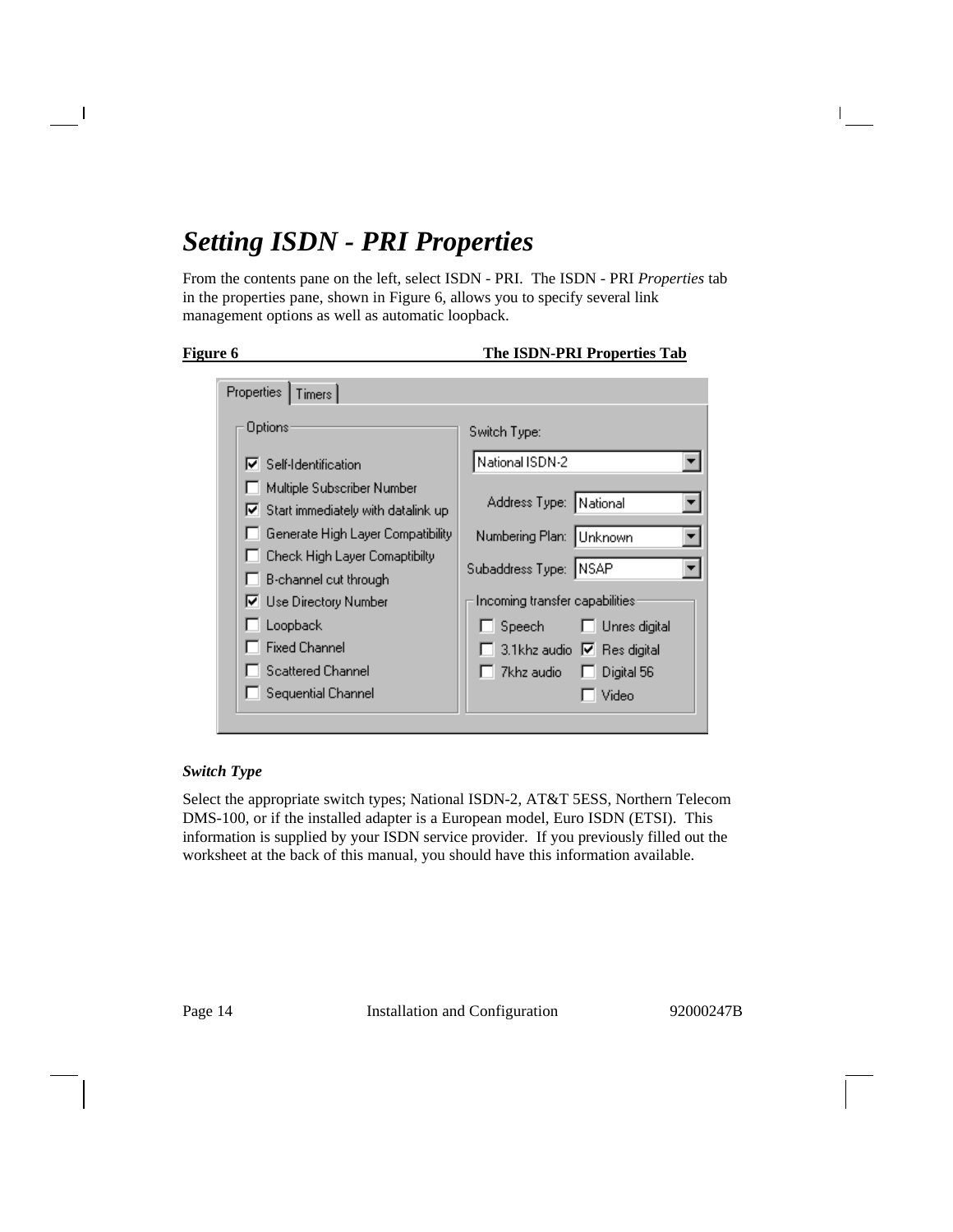#### *Address Type*

 $\overline{a}$ 

 $\overline{\phantom{a}}$ 

Type of address expected on incoming calls in the calling/called party number fields incoming call request. Any of the following values are possible:

| Value          | <b>Meaning</b>                                                                                                                                         |
|----------------|--------------------------------------------------------------------------------------------------------------------------------------------------------|
| International  | This number type is used to indicate international address<br>numbering.                                                                               |
| National       | This number type is used to indicate national address<br>numbering. This is the default.                                                               |
| <b>Network</b> | This number type is used to indicate administration/service<br>number specific to the serving the network; such as when<br>used to access an operator. |

#### *Numbering Plan*

Numbering plan is part of the calling/called part number and can be any of the following values:

| Value       | <b>Meaning</b>                                                                                                |
|-------------|---------------------------------------------------------------------------------------------------------------|
| Unknown     | This numbering plan selection is used when the user or the<br>network has no knowledge of the numbering plan. |
| <b>ISDN</b> | Selects the ISDN/telephony numbering plan.                                                                    |
| Data        | Selects the data numbering plan.                                                                              |
| Telex       | Selects the telex numbering plan.                                                                             |
| National    | Selects the national standard numbering plan.                                                                 |
| Private     | Selects a private number plan.                                                                                |

 $\overline{\phantom{a}}$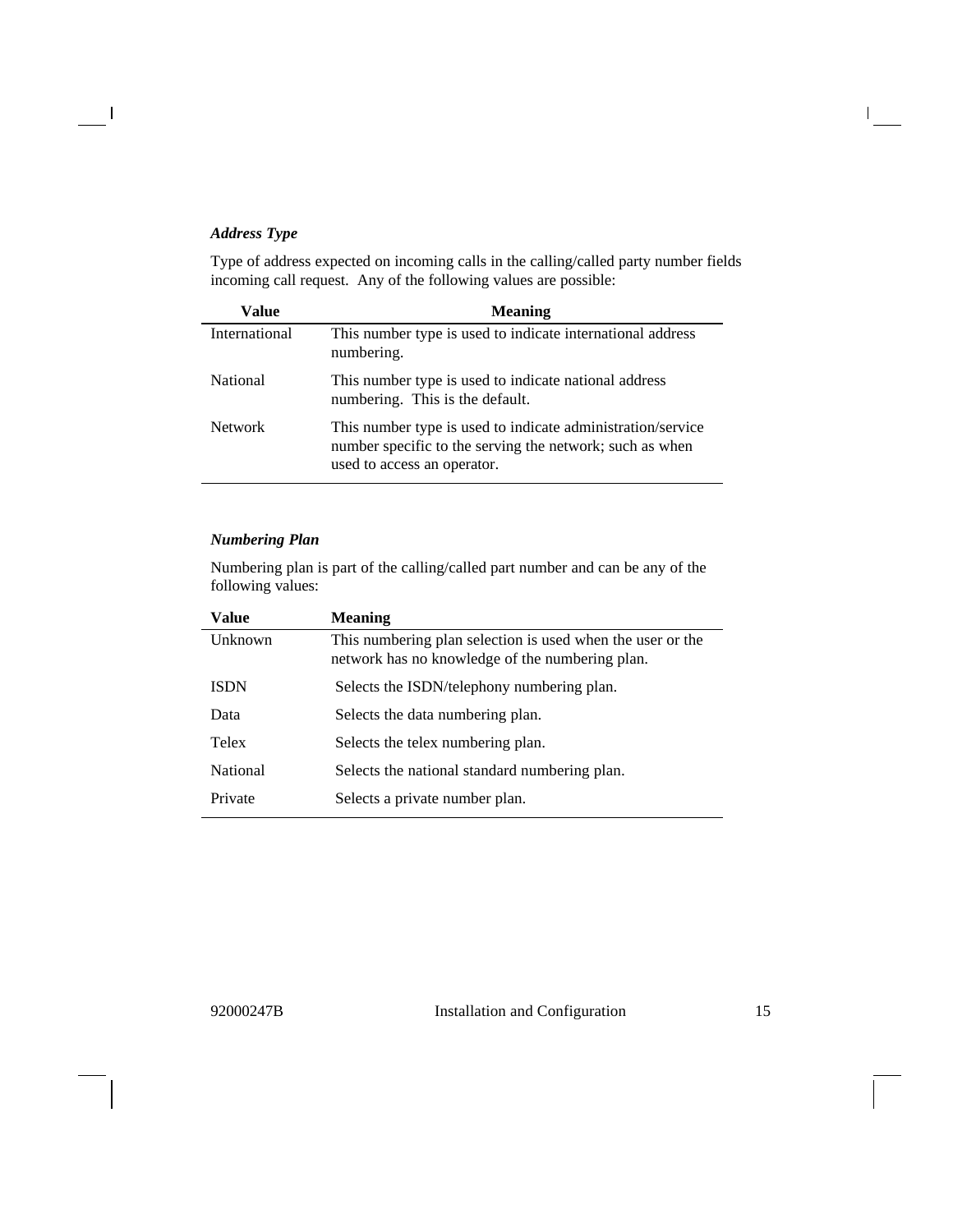#### *Subaddress Type*

 $\overline{\phantom{a}}$ 

Type of subaddress is part of the calling/called part number and can be any of the following values:

- NSAP Parsing of the address is based on NSAP X.213 addressing standard. This is typically the default selection.
- User For user-specified subaddress, this field selected for application specific needs.

*Note*: It is recommended that the NSAP subaddress be used since this subaddress type allows the use of decimal, binary, and IA5 characters in a standardized manner.

#### *Self-Identification*

If this is checked, the local calling address Information Element (IE) is included in a SETUP message. Otherwise, the address is not included.

#### *Multiple Subscriber Number*

In a point-to-point NT-TE configuration it can be assumed that all incoming calls are for the TE, or the NT would not have forwarded the calls; so no check is necessary. This is the default setting.

#### *Start immediately with datalink up*

If this is checked, the LAPD data link to NT will be brought up automatically as soon as LAPD stream is found.

#### *Generate High Layer Compatibility*

If this is checked, the option to generate a high layer compatibility information element in incoming SETUP messages is enabled.

#### *Check High Layer Compatibility*

If this is checked, the option to check a high layer compatibility information element in incoming SETUP messages is enabled.

#### *B-channel cut through*

If this is checked, B-channel cut through should be used.

Page 16 Installation and Configuration 92000247B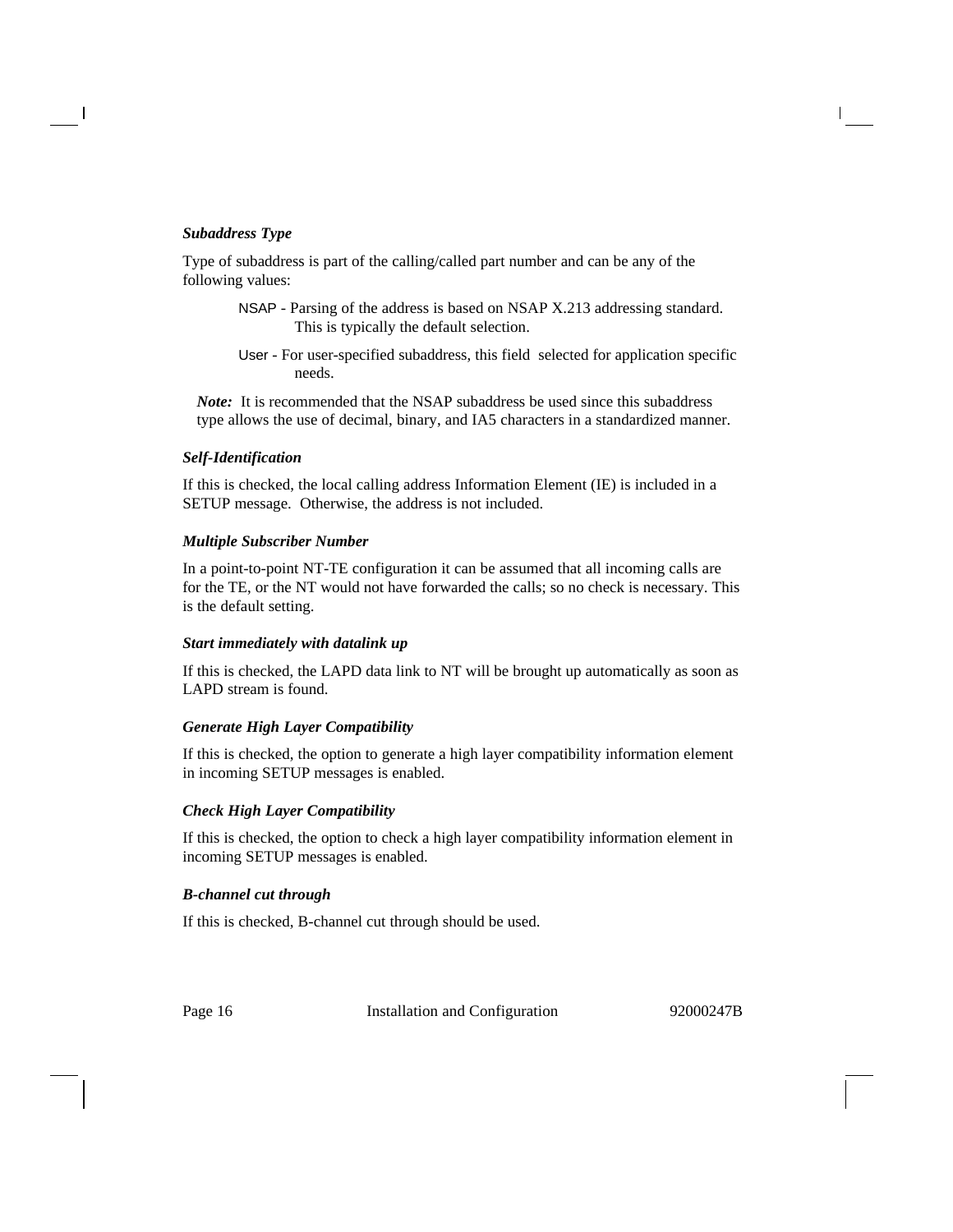#### *Use Directory Number*

If set, utilizes any configured directory numbers or subaddresses. This is only appropriate for switch type National ISDN-2. This field is typically not selected.

#### *Loopback*

Used for testing call processing between two subnets. One port is set to be Network and the other is Terminal. This field is typically not selected.

#### *Fixed Channel*

If this is checked, a fixed B-channel aggregation scheme to achieve H-channel capacity is indicated. Fixed channel is the aggregation of six consecutive B channels, starting at the first channel.

#### *Scattered Channel*

If this is checked, a fixed B-channel aggregation scheme to achieve H-channel capacity is indicated. Scattered channel is the aggregation of six non-consecutive B channels. This is only appropriate for switch type National-ISDN-2.

#### *Sequential Channel*

If this is checked, a fixed B-channel aggregation scheme to achieve H-channel capacity is indicated. Sequential channel is the aggregation of six consecutive B channels, starting at any channel. This is only appropriate for switch type National-ISDN-2.

#### *Speech*

Allows incoming Speech calls to be offered to the server. This parameter is typically checked.

#### *3.1kHz audio*

Allows incoming 3.1kHz audio calls to be offered to the server. This parameter typically should not be set.

#### *7kHz audio*

Allows incoming 7kHz audio calls to be offered to the server. This parameter typically should not be set.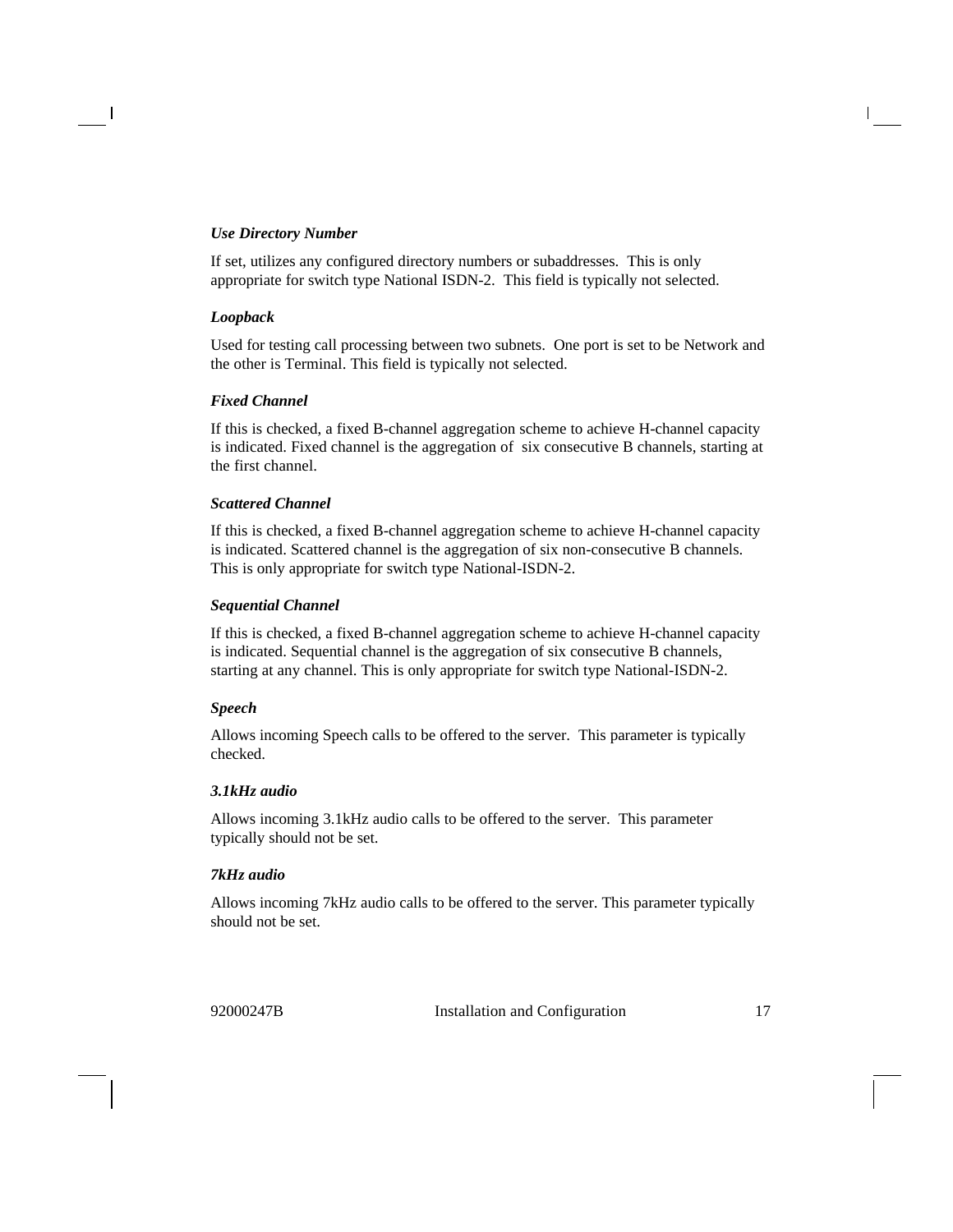#### *Unres digital*

 $\overline{\phantom{a}}$ 

Allows incoming unrestricted digital calls to be offered to the server. This parameter is typically checked.

#### *Res digital*

Allows incoming Restricted digital calls to be offered to the server. This parameter is typically checked.

#### *Digital 56*

Allows incoming digital 56kBit calls to be offered to the server. This parameter is typically checked. This is only appropriate for switch type National ISDN-2.

#### *Video*

Allows incoming Speech calls to be offered to the server. This parameter typically should not be set.

Page 18 Installation and Configuration 92000247B

 $\mathsf{I}$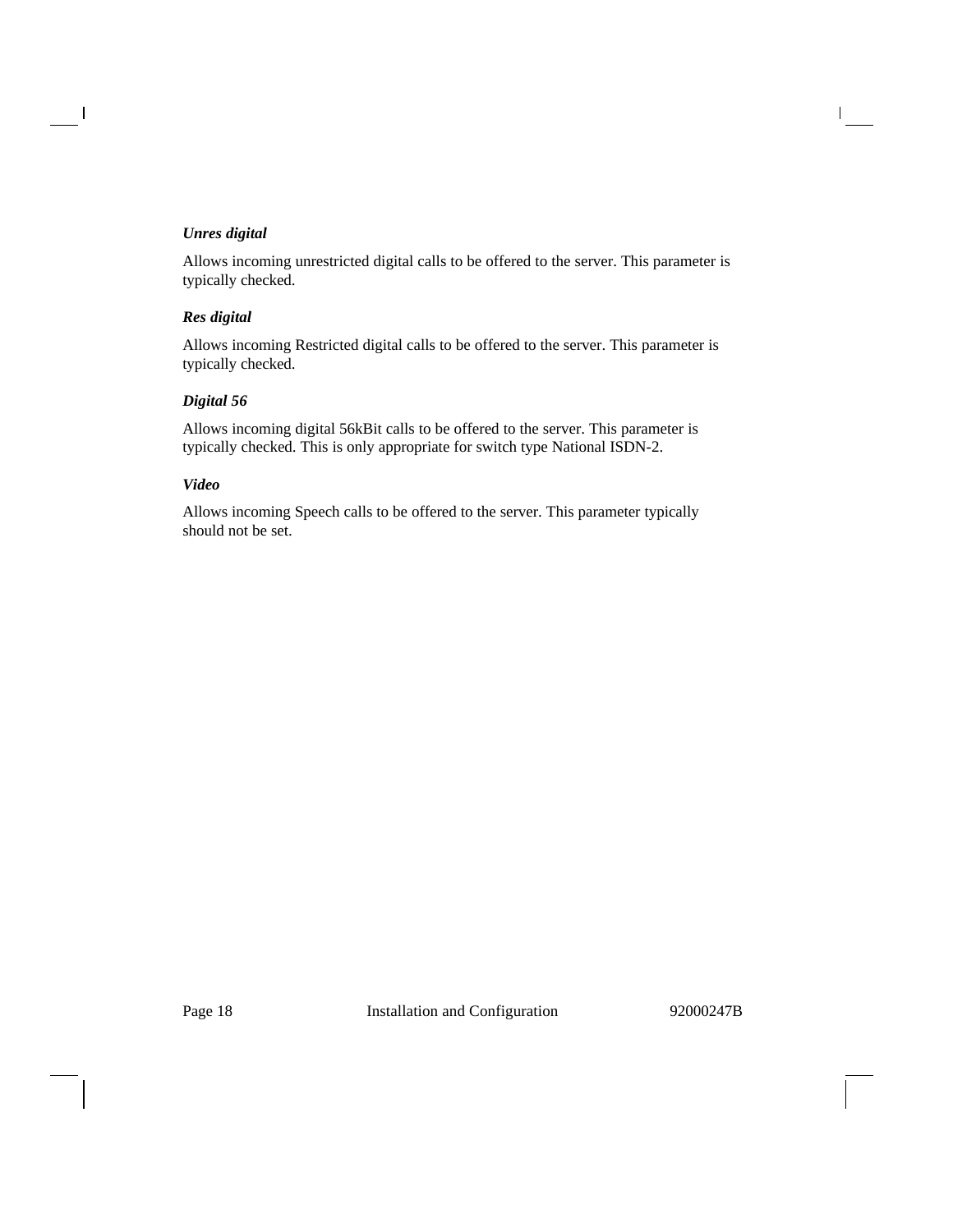### *Setting ISDN - PRI Timers*

From the contents pane on the left, select ISDN-PRI. The ISDN-PRI Properties tab in the properties pane, shown in Figure 7, allows you to specify ISDN-PRI timer values.



**Figure 7** The ISDN-PRI Properties Tab

| [2] DataFire PRIme             | Timers<br>Properties                |  |  |  |
|--------------------------------|-------------------------------------|--|--|--|
| 白 _ Sy Line Settings<br>l— CSU | All values are in tenths of seconds |  |  |  |
| l— LAPDI<br>ISDN - PRI         | 1200<br>T310<br>2400<br>T301        |  |  |  |
|                                | 140<br>40<br>T313<br>T303           |  |  |  |
|                                | 300<br>1200<br>T316<br>T305         |  |  |  |
|                                | T322<br>40<br>140<br>T308           |  |  |  |

The **T301** timer has a default minimum time-out value of 4 minutes (2400 tenths of a second). T301 starts upon the receipt of an ALERT (alert ringing) condition and stops when connection is made. If T301 times out, it clears the call.

The **T303** timer has a default value of 4 seconds (40 tenths of a second). T303 starts when a SETUP (network setup) is sent and stops when an ALERT (alert ringing), CONN (connect), REL COMP (release completed) CALL PROC (call proceeding), or SETUP ACK (acknowledge setup) condition is received. On initial timeout, it re-sends and restarts; if it times out again, it sends REL COMP.

The **T305** timer has a default value of 30 seconds (300 tenths of a second). T305 starts when a request to disconnect (DISC) is sent and stops when a REL (release) or DISC condition is received. If T305 times out, it sends REL.

The **T308** timer has a default value of 4 seconds (40 tenths of a second). T308 starts when a request for release (REL) is sent and stops when a REL COMP (release completed) or REL (release) condition is received. If T308 times out, it restarts and resends REL; if it times out again, the B-channel is placed in the maintenance state.

The **T310** timer has a default value of 2 minutes (1200 tenths of a second) and is always greater that the value of the T303 timer. T310 starts when a CALL PROC (call proceeding) condition is received and stops when an ALERT (alert ringing), CONN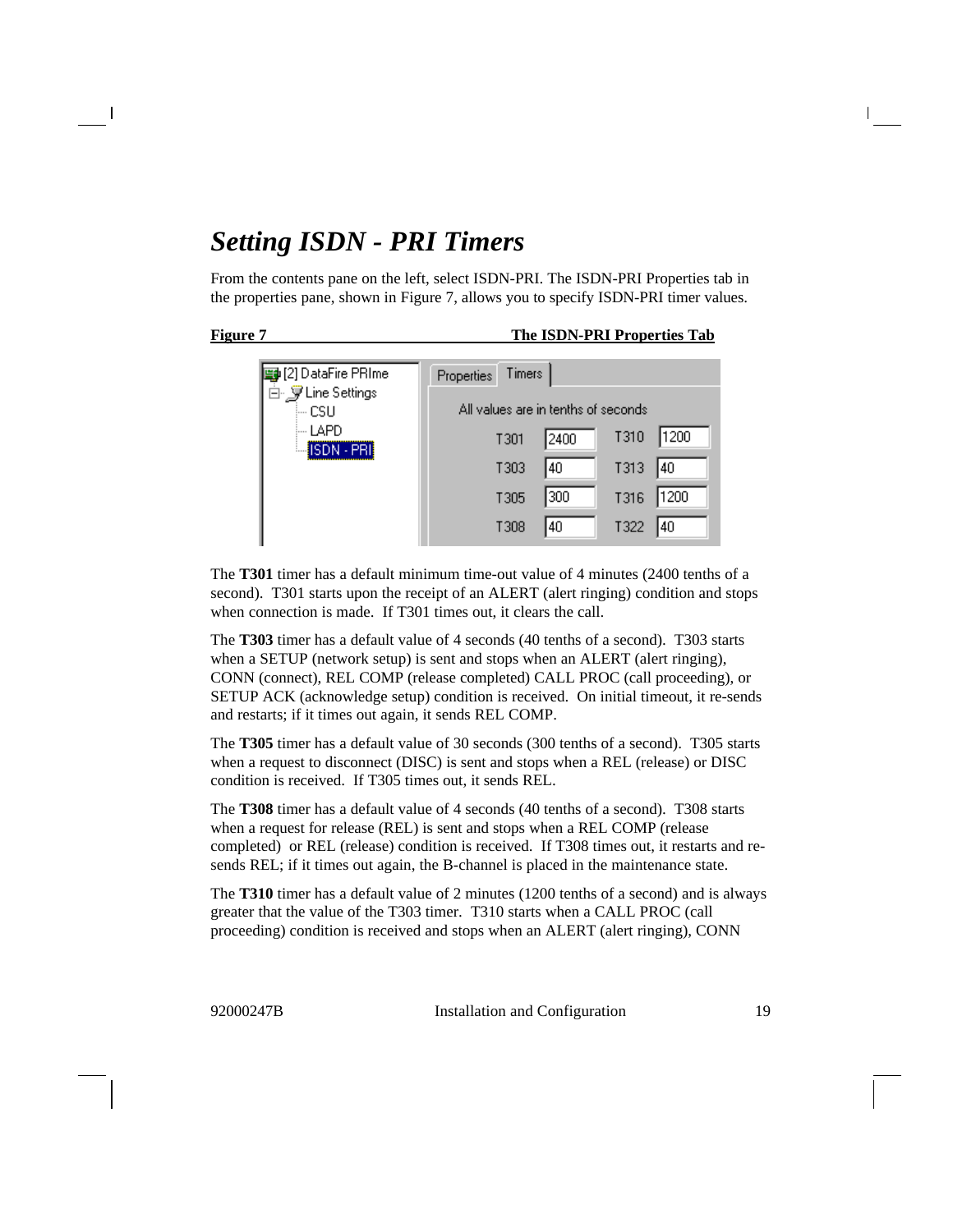(connected), DISC (disconnected) or PROG condition is received. If T310 times out, it sends a DISC.

The **T313** timer has a default value of 4 seconds (40 tenths of a second). T313 starts when a CONN (request to connect) is sent and stops when a CONN ACK (connect acknowledgment) is received. If T313 times out, it sends a DISC (disconnected).

The **T316** timer has a default value of 2 minutes (120 tenths of a second). T316 starts when a REST (restart request) is sent and stops when a REST ACK (restart request acknowledgment) is received. If T316 times out, it restarts and re-sends the REST a nominal number of times.

The **T322** timer has a default value of 4 seconds (40 tenths of a second). T322 starts when a STAT ENQ (status inquiry) is sent and is stopped when a STAT (status), DISC (disconnected), REL (released) or REL COMP (release completed) is received. If T322 times out, it restarts and re-sends the STAT ENQ a nominal number of times.

 $\overline{\phantom{a}}$ 

Page 20 Installation and Configuration 92000247B

 $\overline{1}$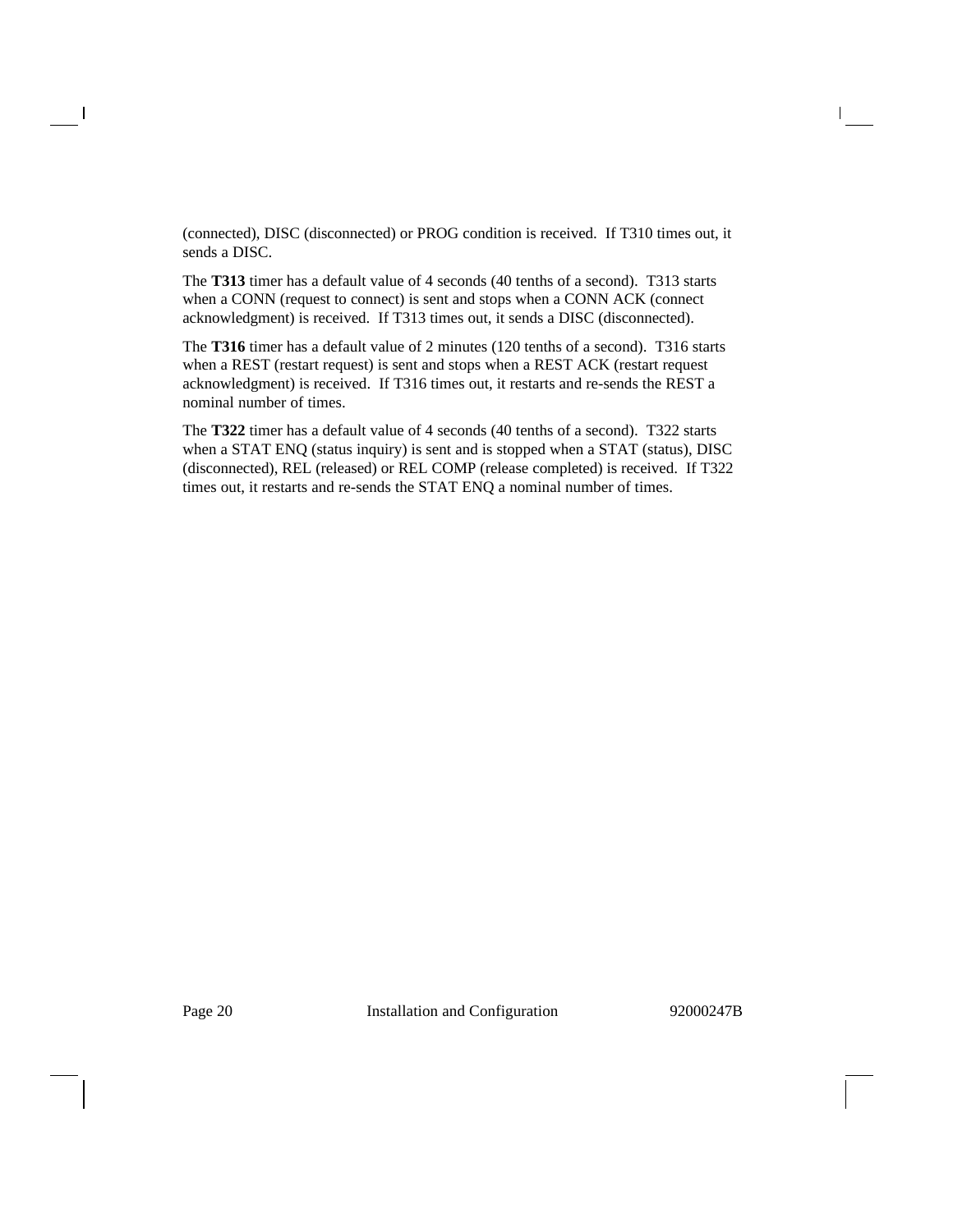## **Configuration Worksheet**

Use the worksheet in this section to record the information you will need during installation and configuration of the DataFire PRIme adapter.

 $\overline{\phantom{a}}$ 

92000247 Configuration Worksheet 21

 $\mathbf{L}$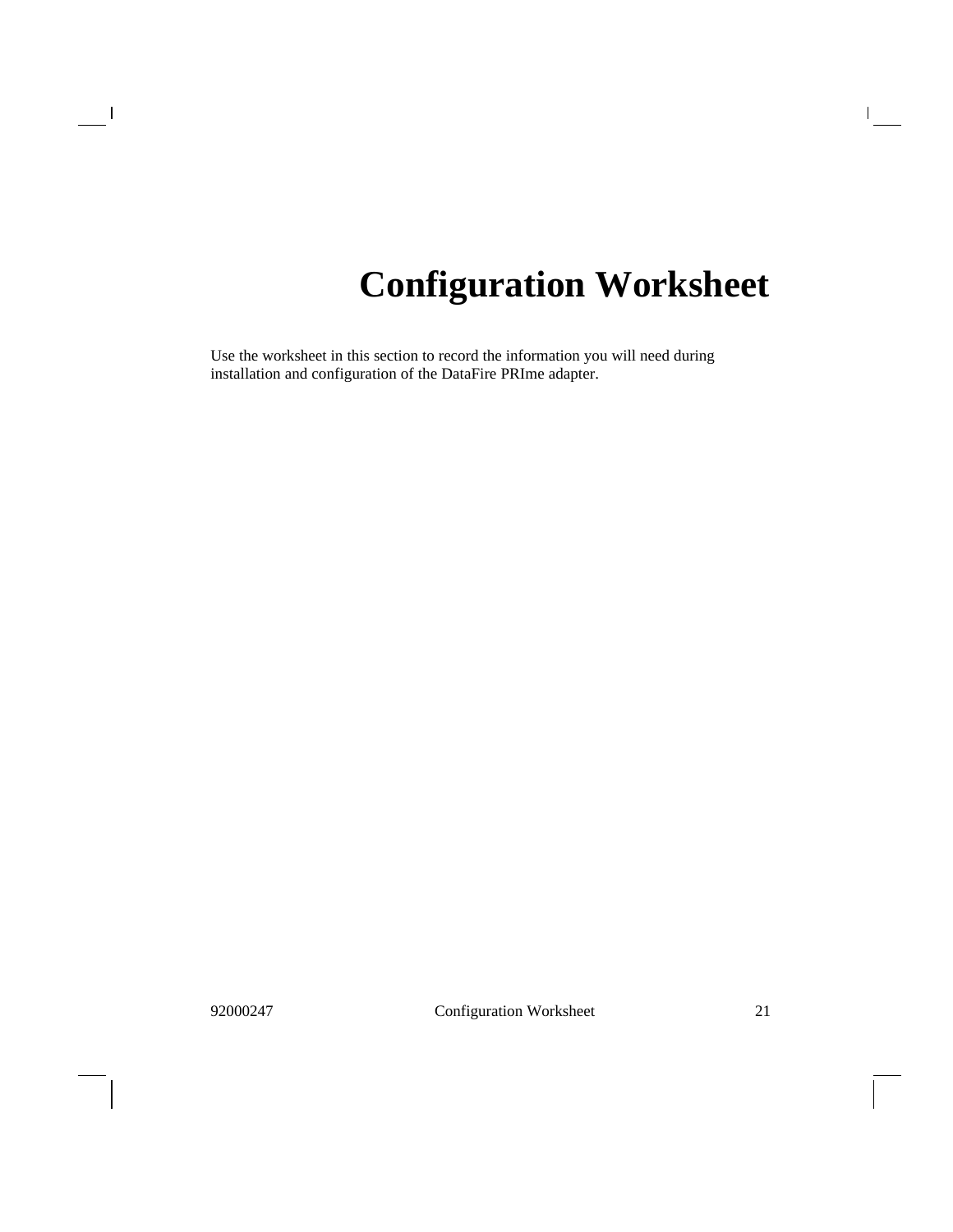### **Adapter Setup and Line Configuration Worksheet**

Depending on the Digi PRI adapter, it can accommodate one or two ISDN lines and the Digi driver for Windows NT can be used with multiple adapters in one server. Use the worksheet below to note the hardware setup for each adapter you install and the parameters for the ISDN lines connected to them. Make multiple copies of this worksheet as necessary to document all adapters.

| <b>Parameters</b>       | <b>Adapter 1</b> |        | Adapter2 |        | <b>Adapter 3</b> |        |
|-------------------------|------------------|--------|----------|--------|------------------|--------|
| *I/O Base Address       |                  |        |          |        |                  |        |
| *Memory Base Address    |                  |        |          |        |                  |        |
| *IRQ Level              |                  |        |          |        |                  |        |
| * ISA bus adapters only | Line 1           | Line 2 | Line 1   | Line 2 | Line 1           | Line 2 |
| <b>Board Name</b>       |                  |        |          |        |                  |        |
| Line Type               |                  |        |          |        |                  |        |
| Switch Type             |                  |        |          |        |                  |        |
| Long/Short Haul Line    |                  |        |          |        |                  |        |
| <b>Short Haul Line</b>  |                  |        |          |        |                  |        |
| Line Length             |                  |        |          |        |                  |        |
| Long Haul Line          |                  |        |          |        |                  |        |
| Line Build Out          |                  |        |          |        |                  |        |
| Receiver Gain           |                  |        |          |        |                  |        |
| Comment                 |                  |        |          |        |                  |        |
| Circuit ID (optional)   |                  |        |          |        |                  |        |

*Adapter Setup and Line Configuration Worksheet*

 $\overline{\phantom{0}}$ 

Page 22 Configuration Worksheet 92000247B

 $\mathbf{I}$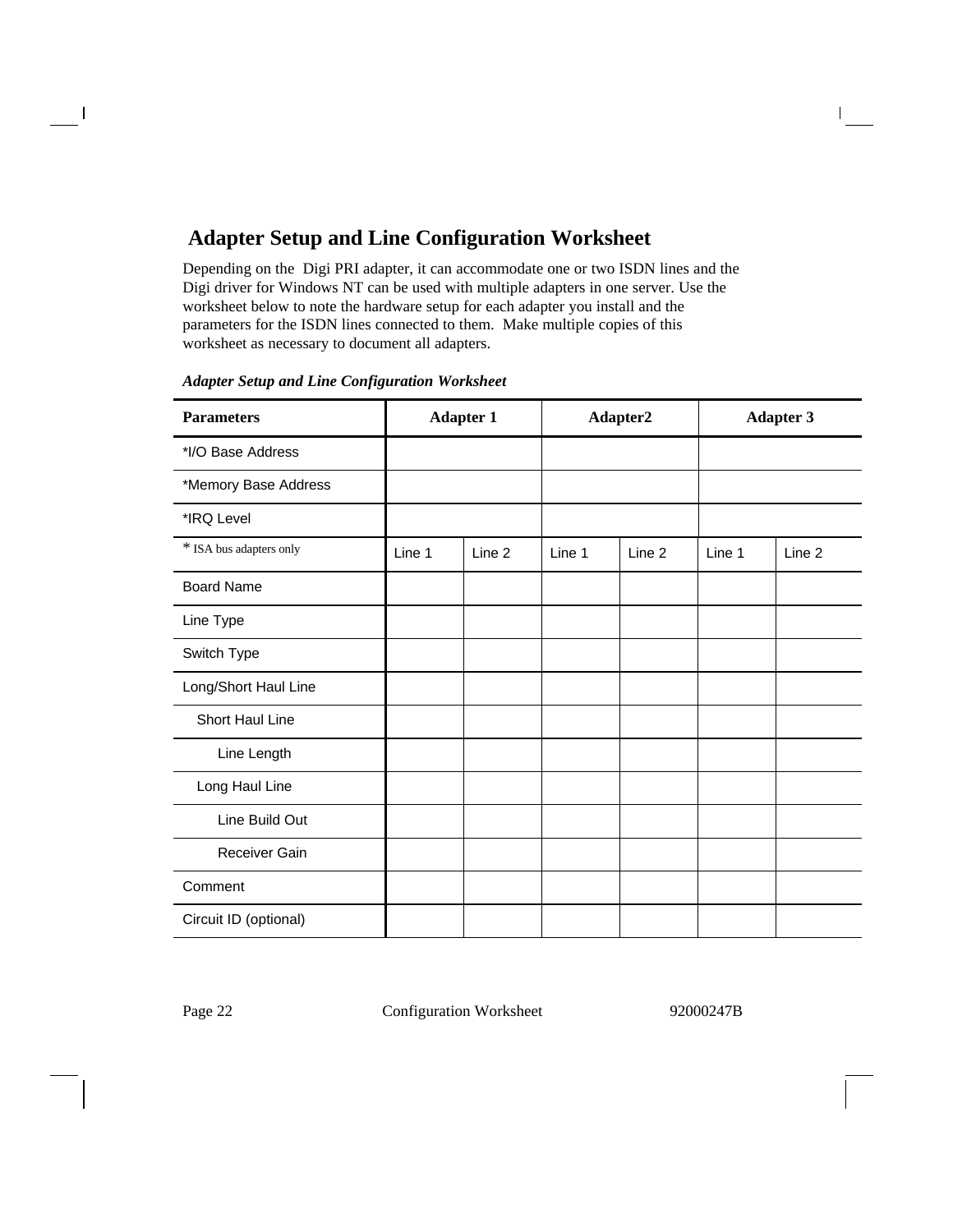### *Index*

3.1kHz audio, ISDN-PRI setting, 17 7kHz audio, ISDN-PRI setting, 17

#### A

Ack delay value, LAPD setting, 13 Acknowledge i-frame before reset, LAPD setting, 11 Adapter properties, gaining access to, 7 Adapter settings, 7 Address type, ISDN-PRI setting, 15 Addresses, I/O base, 8 Addresses, memory base, 8 Assign TEI on power up, LAPD setting, 11

#### B

B8ZS encoding, CSU setting, 10 B-channel aggregation, 17 B-channel cut through, ISDN-PRI setting, 16, 17

#### C

Check High Layer Compatibility, ISDN-PRI setting, 16 Configuration overview, 6 Configuration, of the adapter, 6 Connection type, line setting, 9 Contents pane, 6 Control panel, using to install software, 5 CSU settings, 9

#### D

Diagnostics, using Windows NT, 8 Digital 56, ISDN-PRI setting, 18

Digital switches, compatible with the adapter, 2 Driver software, installing, 5

#### F

Fixed Channel, ISDN-PRI setting, 17

#### G

Generate High Layer Compatibility, ISDN-PRI setting, 16

#### I

I/O base address, 8 I-frame before reset, LAPD setting, 11 Installing driver software, 5 Interrupt conflicts, 8 Interrupt settings, 8 IRQ levels, explained, 8 IRQ levels, selecting, 8 ISDN -PRI timers settings, 19 ISDN, about networks, 1 ISDN, obtaining line information, 2 ISDN-PRI settings, 14

#### J

Jitter attenuator, CSU setting, 10

#### L

LAPD settings, 11 Line settings, 9 Listen to all broadcast TEI assignments, LAPD setting, 12

92000247B Index Index Page 23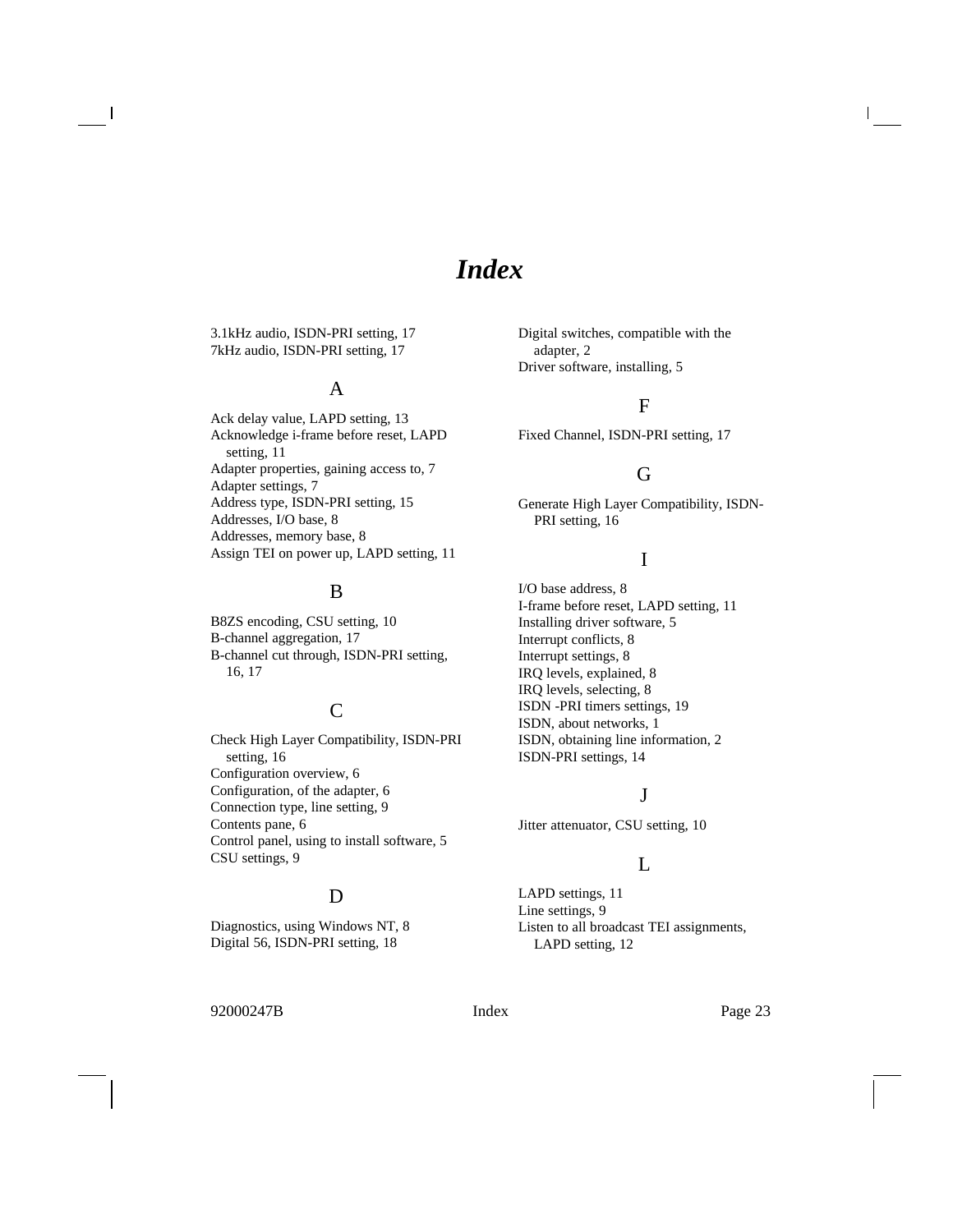LME enabled, LAPD setting, 13 local calling address Information Element, 16 Local management entity, LAPD setting, 13 Long haul, CSU setting, 10 Loopback, ISDN-PRI setting, 17

#### M

Management frames as priority, LAPD setting, 12 Maximum frame size, line setting, 9 Memory base address, 8 Memory window, 8 Multiple Subscriber Number, ISDN-PRI setting, 16 Multiple TEI, LAPD setting, 13

#### N

N200 value, LAPD setting, 12 N201 value, LAPD setting, 12 N202 value, LAPD setting, 12 Networks, about ISDN, 1 Notack max value, LAPD setting, 13 NR error, LAPD setting, 11 Numbering plan, ISDN-PRI setting, 15

#### O

Operating system requirements, 1

#### P

Priority for management frames, LAPD setting, 12 Properties pane, 6

#### R

Rem busy poll value, LAPD setting, 12 Res digital, ISDN-PRI setting, 18

#### S

Scattered Channel, ISDN-PRI setting, 17 Self-Identification, ISDN-PRI setting, 16 Server requirements, 1 Setting adapter properties, 7 Setting CSU properties, 9 Setting I/O base address, 8 Setting incoming address types, 15 Setting IRQ levels, 8 Setting ISDN -PRI timers properties, 19 Setting ISDN-PRI properties, 14 Setting LAPD properties, 11 Setting line properties, 9 Setting memory base address, 8 Setting multiple subscribers, 16 Setting numbering plans, 15 Setting subaddress types, 16 Setting switch types, 14 Settings, checking for the adapter, 6 Short haul, CSU setting, 10 Software, installing the driver, 5 Speech, ISDN-PRI setting, 17 Start immediately with datalink up, ISDN-PRI setting, 16 Subaddress type, ISDN-PRI setting, 16 Switch type, ISDN-PRI setting, 14 Switches, compatible with the adapter, 2

#### T

T200 value, LAPD setting, 12 T202 value, LAPD setting, 12 T203 value, LAPD setting, 12 T301 timer value, LAPD setting, 19 T303 timer value, LAPD setting, 19 T305 timer value, LAPD setting, 19 T308 timer value, LAPD setting, 19 T310 timer value, LAPD setting, 19 T313 timer value, LAPD setting, 20 T316 timer value, LAPD setting, 20 T322 timer value, LAPD setting, 20

#### Page 24 **Index** 92000247B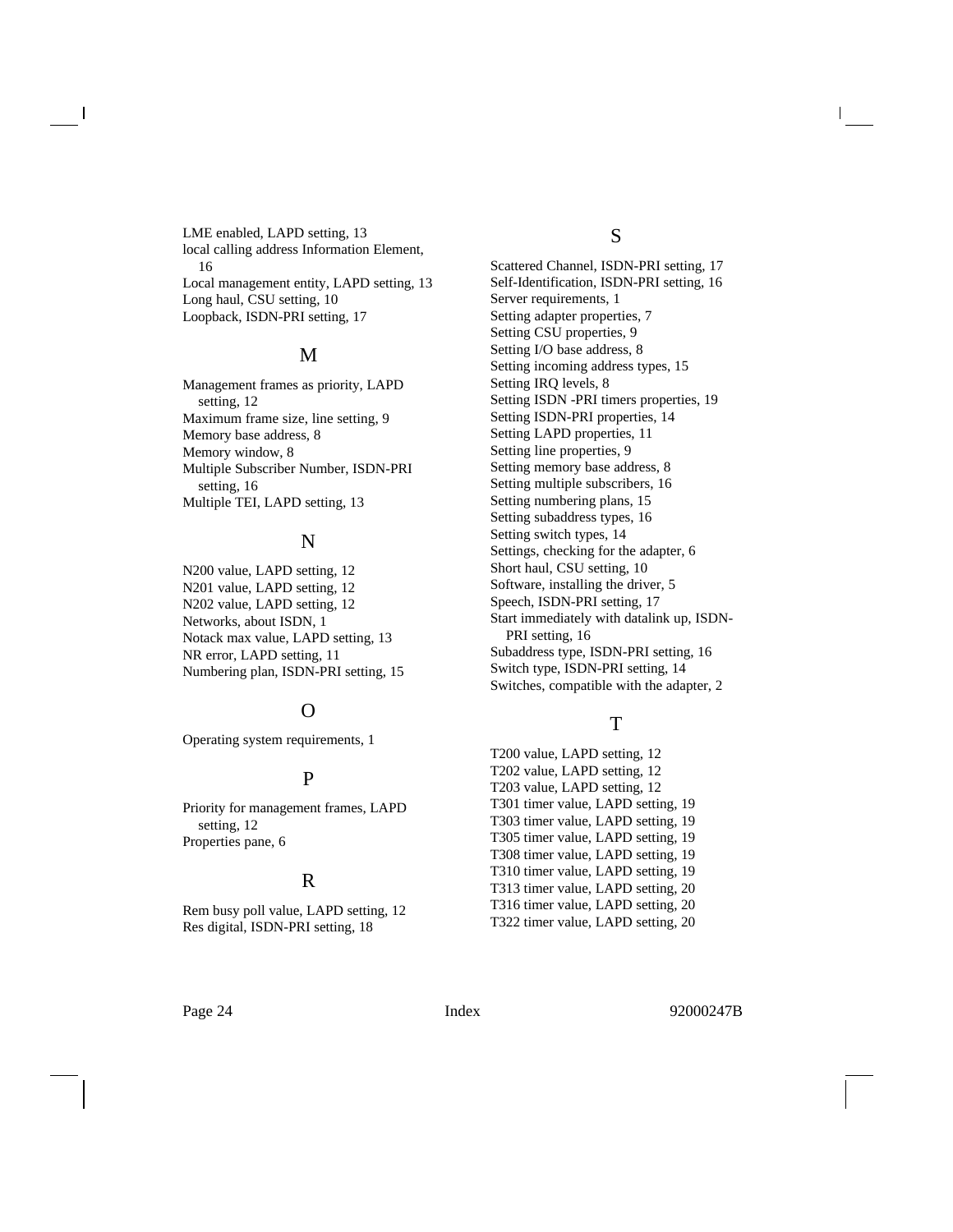TEI assignment messages, LAPD setting, 12

TEI assignment/checking/removal, LAPD setting, 13

TEI on power up, LAPD setting, 11

 $\blacksquare$ 

Timer settings, LAPD setting, 19, 20

Treat management frames as priority, LAPD setting, 12

Tx window value, LAPD setting, 13

U

 $\mathbf{L}$ 

Unres digital, ISDN-PRI setting, 18 Use Directory Number, ISDN-PRI setting, 17

#### V

Video, ISDN-PRI setting, 18 Viewing configuration settings, 6